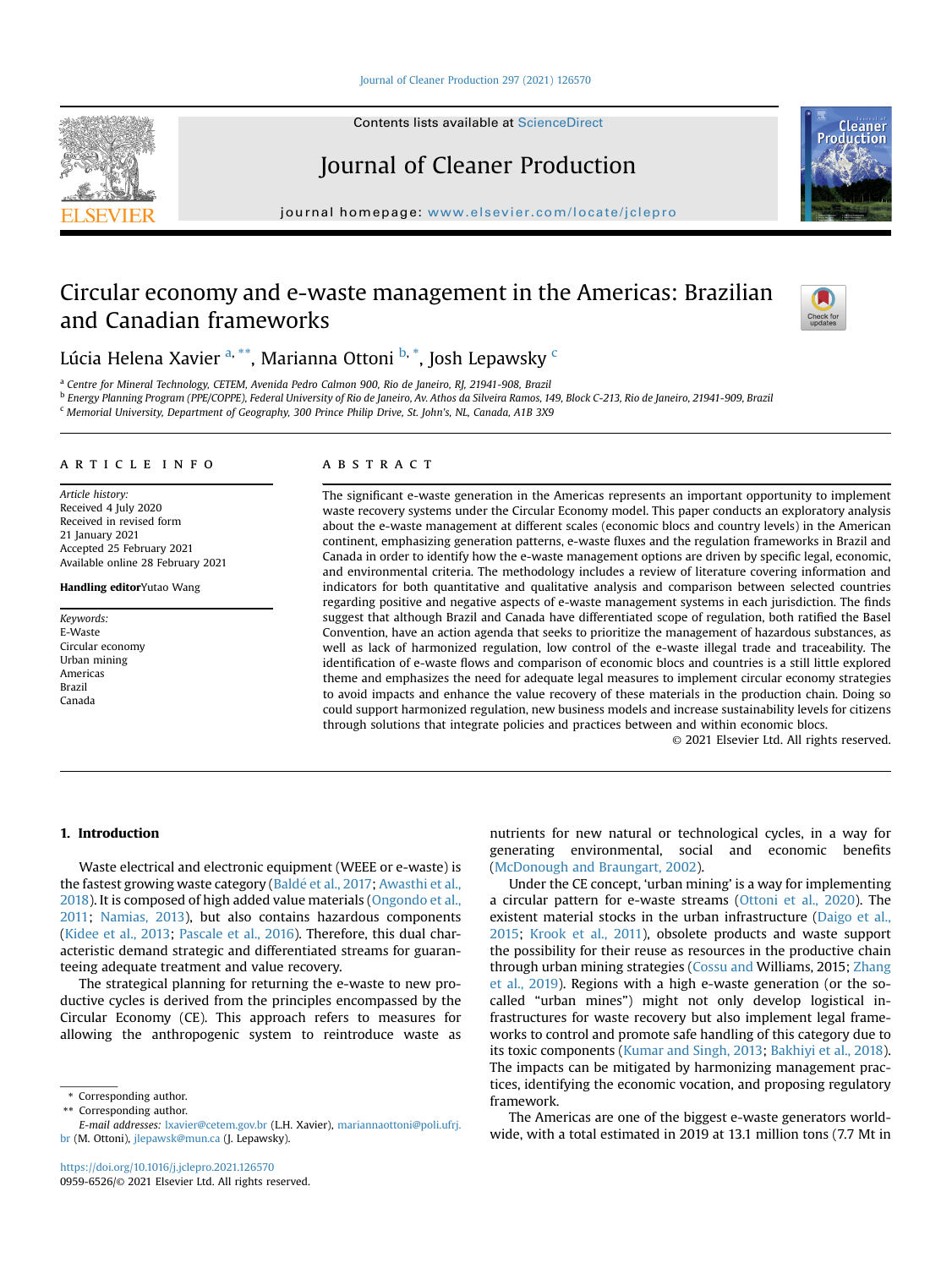North America, 1.5 Mt in Central America, and 3.9 Mt in South America) ([Forti et al., 2020](#page-11-12)). This fact emphasizes the role played by the Americas as a potentially significant source for e-waste urban mining. In the same region, the two different development hemispheres, South America and North America, allow a rich comparison regarding e-waste management, mainly on generation, fluxes, and regulation.

Some authors have proposed the approach of economic aspects of e-waste management in different countries emphasizing, for example, economic and environmental aspects ([Boubellouta and](#page-11-13) [Kusch-Brandt, 2021\)](#page-11-13), recovery of secondary raw materials ([Garg,](#page-11-14) [2020\)](#page-11-14) and risk assessment [\(Hameed and Petrillo, 2020\)](#page-11-15). [Kumar](#page-11-16) [et al. \(2017\)](#page-11-16) and [Awasthi et al. \(2018\)](#page-11-1) analyzed the correlation of Gross Domestic Product (GDP) and e-waste generation in different countries.

In a nutshell, transboundary e-waste movements occur through mostly intra-regional fluxes and are mainly motivated by economic and legal drivers [\(Lepawsky and McNabb, 2010;](#page-11-17) [Ilankoon et al.,](#page-11-18) [2018\)](#page-11-18). The need to strengthen e-waste collection and management techniques in developing countries and the integration of socio-economic recycling strategies are supported by [Ilankoon et al.](#page-11-18) [\(2018\),](#page-11-18) while [Petridis et al. \(2020\)](#page-12-2) identify distance, contiguity, common currency and language, colonial ties as the main reasons for countries' roles in global e-waste trade networks. Previously, [Estrada-Ayub and Kahhat \(2014\)](#page-11-19) pointed to geographical location and market requirements as important aspects for designing managing policies.

The points discussed by these authors make it possible to inquire about the importance of establishing common policies between economic blocs for the management of e-waste. The logistics infrastructure to manage e-waste fluxes could be improved by the establishment of e-waste management and commercial routes inside the same economic bloc, under similar regulations and economic targets, but this is not a priority for most countries. To date, studies investigating e-waste management alternatives typically examine policy options at the scale of the nation. Only few such studies consider the potential of economic trade blocs beyond the EU's WEEE policies to influence e-waste management solutions, indicating a gap in the literature.

This paper aims to conduct an exploratory analysis about ewaste management at different scales in the Americas, considering both economic blocs and country levels. Therefore, the focus of this study is on e-waste generation patterns in NAFTA and MERCOSUR countries. Further, it examines e-waste fluxes and the regulation frameworks regarding e-waste in Brazil and Canada, developing and developed countries, respectively, of each American bloc. This parallel between both realities is necessary for supporting a discussion on positive and negative aspects of e-waste management policies as an important contribution for material recovery, under the circular economy concept. Different methods for material recovering can be provided according to circularity and urban mining concepts. Techniques such as pyrolysis, leaching, and bioleaching have sustainable potential [\(Xavier et al., 2019\)](#page-12-3).

### 1.1. Circular economy: upstream and downstream solutions

The CE concept is related to the idea of generating systems that can be sustained in the long-term. Therefore, this approach states an interconnected set of regenerative actions to reduce (or even avoid) waste generation and to implement secondary raw material recovery systems ([EMF, 2013](#page-11-20); [Kirchherr et al., 2017](#page-11-21); [Paulik, 2018\)](#page-12-4). CE proposes a less harmful model for the environment, since it promotes virgin material minimization and espousal of clean technologies [\(Andersen 1997,](#page-11-22) [1999;](#page-11-23) [Sariatli, 2017\)](#page-12-5). Although the CE and similar concepts ([Kalmykova et al., 2018\)](#page-11-24) have received much attention, it still poses a diverse set of practical challenges for finding solutions that can simultaneously allow waste valorization, risk mitigation of hazardous substances, creation of jobs and quality of life improvements ([EMF, 2013](#page-11-20)).

Some countries such as Japan, China and Germany have regulations on the circular economy, which includes the establishment of materials recovery and recycling rates. With an estimated rate of  $30\%$  of illegal export, Japan has  $50-60\%$  of e-waste stemming collected and processed in countrie's recycling system ([Ignatuschtschenko, 2017\)](#page-11-25). In Germany, CE was started by a legislative act in 2012. The German approach enforces three important principles: Precautionary principle, Polluter-pays principle, and the Principle of cooperation, both under a third principle, that of Extended Producer Responsibility (EPR). Current pieces of similar regulation are under elaboration in countries of South America and Africa.

Some initiatives have recently been consolidated as evidence of international interest in the institutionalization of the circular economy concept. In 2018, the International Standardization Organization (ISO) Technical Committee (TC) 323 for Circular Economy (ISO/TC 323). The current TC is secretariat is housed by the Association Française de Normalization (AFNOR) and has 70 participating countries members and 11 observing countries members. ISO/TC 323's work includes environmental management, sustainable cities and communities, sustainable finance, blockchain and distributed ledger technologies and sharing economy. From the countries that take part in NAFTA, Canada was the only NAFTA country to take part in ISO/TC 323 discussions until 2019, when USA changed its position from observing member to participating member, and Mexico began taking part in 2020. Participants from the MERCOSUR bloc currently include Brazil, Uruguay and Argentina.

Inside this movement, a new ingredient is provided to the circular economy concept: the urban mining, one of the practical solutions that emerged from the closed-loop and circular economy concepts ([Cossu and Williams, 2015\)](#page-11-9). Both economic and environmental improvements are desired in order to reach a sustainable system of production, consumption and recovering (reuse, repairing, refurbishing, recycling, etc), rather than final disposal.

The CE framework covers a wide range of activities that can be divided into the stages before (upstream) and after discard (downstream). The upstream phases consider the extraction, transport, storage, sorting, designing and processing new products, and the usage phase [\(Bakhiyi et al., 2018;](#page-11-11) [Shaikh et al., 2020](#page-12-6)). Potential upstream solutions should focus on fostering commitments from manufacturers on a design for circularity (durable, modular, recyclable and products as services) and a limited usage of hazardous compounds [\(Bakhiyi et al., 2018\)](#page-11-11).

The downstream level is related to the operations for returning these materials back to the productive chain through various stages and options for re-valorization such as collection, transport, sorting, treatment, refurbishment, remanufacture, recycling, recovering energy and environmentally sound disposal. These solutions should include reverse logistics (or take-back) systems, cleaner recycling and processing technologies, besides actions to progressively reduce the illegal waste trade and integration of the informal sector into the formal recycling system of developing countries ([Bakhiyi et al., 2018](#page-11-11)). The waste hierarchy, as determined by the European Waste directive 2008/98/EC [\(EU, 2008](#page-11-26)), should be prioritized in both upstream and downstream operations, considering, in order of priority: avoidance, reduction, reuse, recycle, recover, and adequate final disposal.

Although CE seems to be more linked to solving downstream impacts (since they are more "visible" to the consumers), there are more significant impacts at the upstream stage. The upstream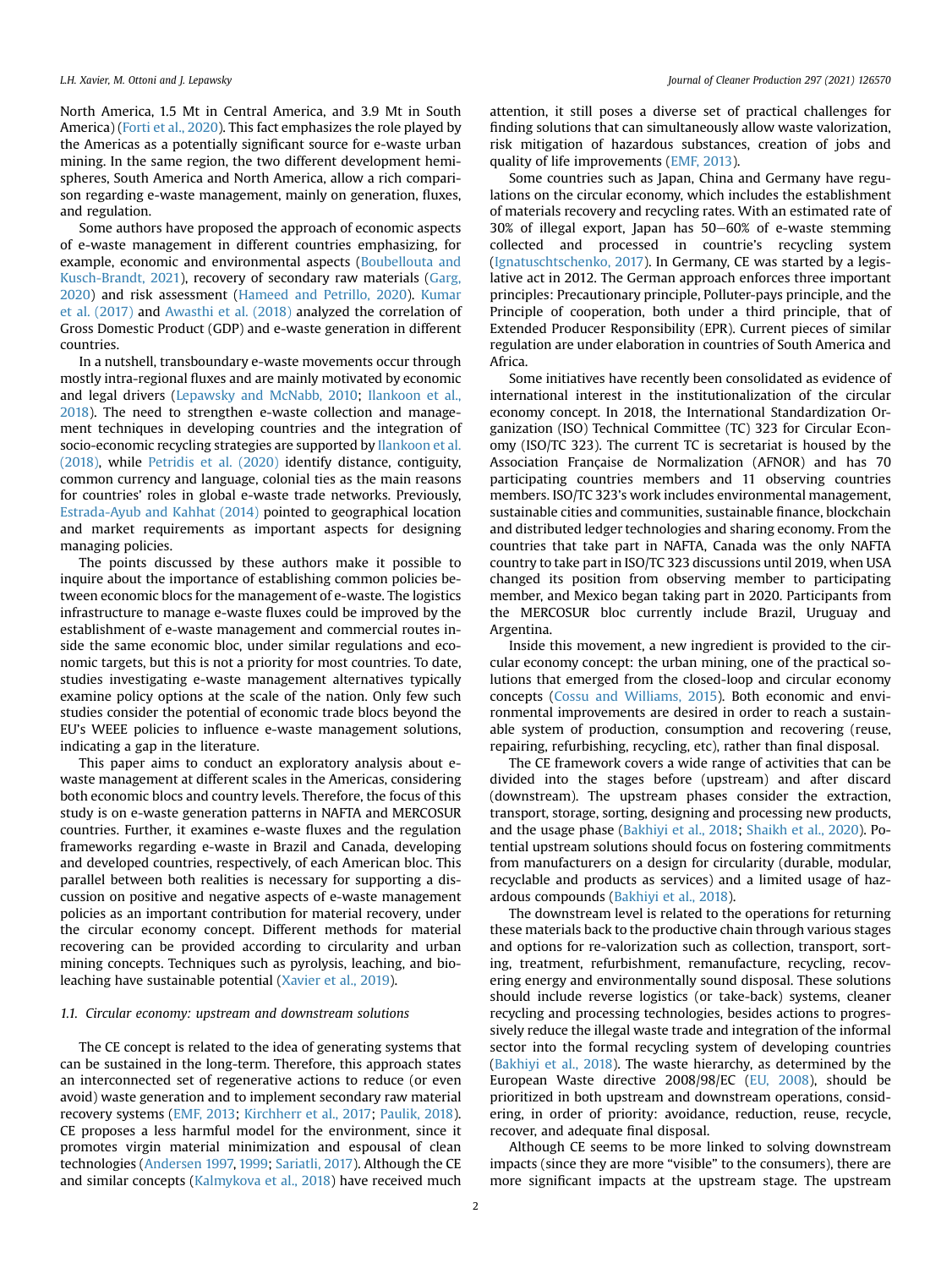processes (e.g., raw-material extraction and production) usually require significant energy and material inputs, besides being responsible for pollutants emissions that likewise require followup mechanisms ([Xavier et al., 2019](#page-12-3)). In short, circularity needs to account for the very different scales of waste arising between the upstream and downstream phases of commodity lifetimes.

### 1.2. Problems and strategies for e-waste management

In existing policy discussions, e-waste usually refers to products discarded by individuals or households or 'consumers' ([Ottoni et al.,](#page-11-6) [2020\)](#page-11-6). After discard, e-waste can become a potential risk for human health and the environment when directed to informal fluxes (from national to international levels), mainly because of its composition containing hazardous substances (heavy metals, persistent organic pollutants, etc) and inadequate management [\(Ongondo et al.,](#page-11-2) [2011](#page-11-2)).

[Tidd et al. \(2007\)](#page-12-7) suggest several factors giving rise to e-waste: (i) strong relationship between market performance and new products; (ii) new products lead to profitability; (iii) the shortening of products lifecycle by replacing products; and (iv) shortening of products' design and production time. Most of these points are the basis of obsolescence and, consequently, result in consumption and waste generation increasing. Researchers have suggested models that accord with CE principles that could mitigate the negative consequences of extant linear economic systems that typically give rise to e-waste. For example, [Ungerman et al. \(2018\)](#page-12-8) suggests how digitalization and what some call 'Industry 4.0' could enable "individual needs to be satisfied at the price of large-scale production". The customer needs lead to the new devices design and production, those that will turn into e-waste, contributing to the environmental and health impacts. [Nwaiwu \(2018\)](#page-11-27) considers that manufactures and services providers decide which digital technologies to produce and market, designing needs and ways of life, and "reinterpreting what it means to be a customer and a citizen".

These authors highlight the impact of innovation and technological improvements as a competitive advantage that is characterized by new and efficient products and services that are, under the concept of linear economy, produced, consumed, and discarded worldwide. Globalization has aligned economic blocs and has also blurred borders. While technological products and services have become a pandemic need, there are no well-defined consumption or e-waste generation frontiers.

The international cooperation and the domestic regulations are important measures fostered by the countries to identify and control such illegal e-waste activities. The Basel Convention came into force in 1992 and represents an international treaty that regulates the export of hazardous waste from industrialized countries to less developed nations, addressing the poverty and vulnerability of developing countries in terms of waste management flows of post-consumer products and materials.

Regarding the regulations adopted in a national, regional, or local level, the main strategies adopted by the countries were to confer certain degrees of responsibility that would allow punishments in case of inadequate management of e-waste. In this context, [CCME \(2014\)](#page-11-28) highlights some types of waste management responsibilities models fostered worldwide, as follows:

- (i) Extended Producer Responsibility (EPR): programs in which manufacturers, brand owners and first importers are directly responsible for both the funding and the operation of the programs via legislation or regulations.
- (ii) **Product stewardship:** programs in which manufacturers, brand owners and importers are neither directly responsible for program funding, nor for program operations. These are

waste diversion initiatives funded by consumers or general taxpayers and are operated by public agencies or delegated administrative organizations, being mandated through legislation and regulations or may be voluntary.

(iii) **Shared responsibility (SR):** programs operated by municipal governments or other public agencies, but with varying degrees of producer responsibility and/or funding. All actors (producer, importer, distributors, traders, government, consumers) participate in the waste management, with their respective responsibilities.

The milestones and restrictions proposed through the European Directives (WEEE, Waste electrical and electronic equipment, and RoHS, Restriction of Certain Hazardous Substances) provide the main basis for European regulation in each member country. The Article 14 of the WEEE Directive proposed the initial coverage of historical e-waste providing the visible fee, which shows the consumer the related logistics costs (collection, treatment, and disposal) of ewaste. This attitude can impact the purchaser in order to rethink about consumption behavior, but this practice was not adopted by all European countries and is not in force anymore. There is no similar policy in American countries on this concern.

Also, some previous studies discussed e-waste management issues in several American nations separately, as the case of Argentina [\(Torres et al., 2016\)](#page-12-9); Brazil ([Souza et al., 2016](#page-12-10); [Dias et al.,](#page-11-29) [2018;](#page-11-29) [Ottoni et al., 2020;](#page-11-6) [Souza, 2020\)](#page-12-11), Canada ([Lepawsky, 2012;](#page-11-30) [Kumar and Holuszko, 2016\)](#page-11-31), Chile ([Silva and Baigorrotegui, 2020\)](#page-12-12); Mexico ([Estrada-Ayub and Kahhat, 2014](#page-11-19); Saldaña-Durá[n et al.,](#page-12-13) [2020\)](#page-12-13), United States [\(Lepawsky, 2012;](#page-11-30) [Seeberger et al., 2016\)](#page-12-14), and other Latin American countries [\(Torres et al., 2016](#page-12-9); [Forti et al.,](#page-11-12) [2020\)](#page-11-12). The studies of [Kumar et al. \(2017\),](#page-11-16) [Forti et al. \(2020\),](#page-11-12) [Ahirwar and Tripathi \(2021\)](#page-10-0) and [Shittu et al. \(2021\)](#page-12-15) analyzed the global e-waste generation, collection, legislation, challenges and trends. However, the literature presents a gap of studies that provide an integrated and comparative approach of e-waste management practices and fluxes particularly with the focus on the American countries, especially when considering an analysis through the economic blocs perspective.

### 2. Methodology

The methodological procedures adopted in this study were conducted in a two-level analysis focusing the Americas in order to evaluate the influence of legal, economic, and environmental criteria in e-waste management options.

Firstly, the analysis at the economic blocs' level was based on NAFTA and MERCOSUR details, due to representativeness as the main American economic blocs in the northern and southern hemisphere, respectively. The identification of the main indicators for e-waste management in both economic blocs was carried out by literature review.

Recent studies ([Kumar et al., 2017;](#page-11-16) [Awasthi et al., 2018](#page-11-1)) propose the correlation of GDP and e-waste generation and emphasize the impact of valuable metals and also health risks due harmful chemicals in their composition. While some countries are prepared to deal with these impacts, many studies assume that developing countries need to coordinate integrated solutions to mitigate environmental and public impacts. Thus, the correlation between e-waste generation amounts and the GDP, as an economic development indicator, was suggest for the Americas to verify the importance of this indicator directly for e-waste management in the region. The methodology, proposed by [Kumar et al. \(2017\)](#page-11-16) in a global scale, and adapted by [Awasthi et al. \(2018\)](#page-11-1) for the European countries, was based on linear regression method. Our study builds on [Kumar et al.](#page-11-16)'s (2017) approach by combining it with a Material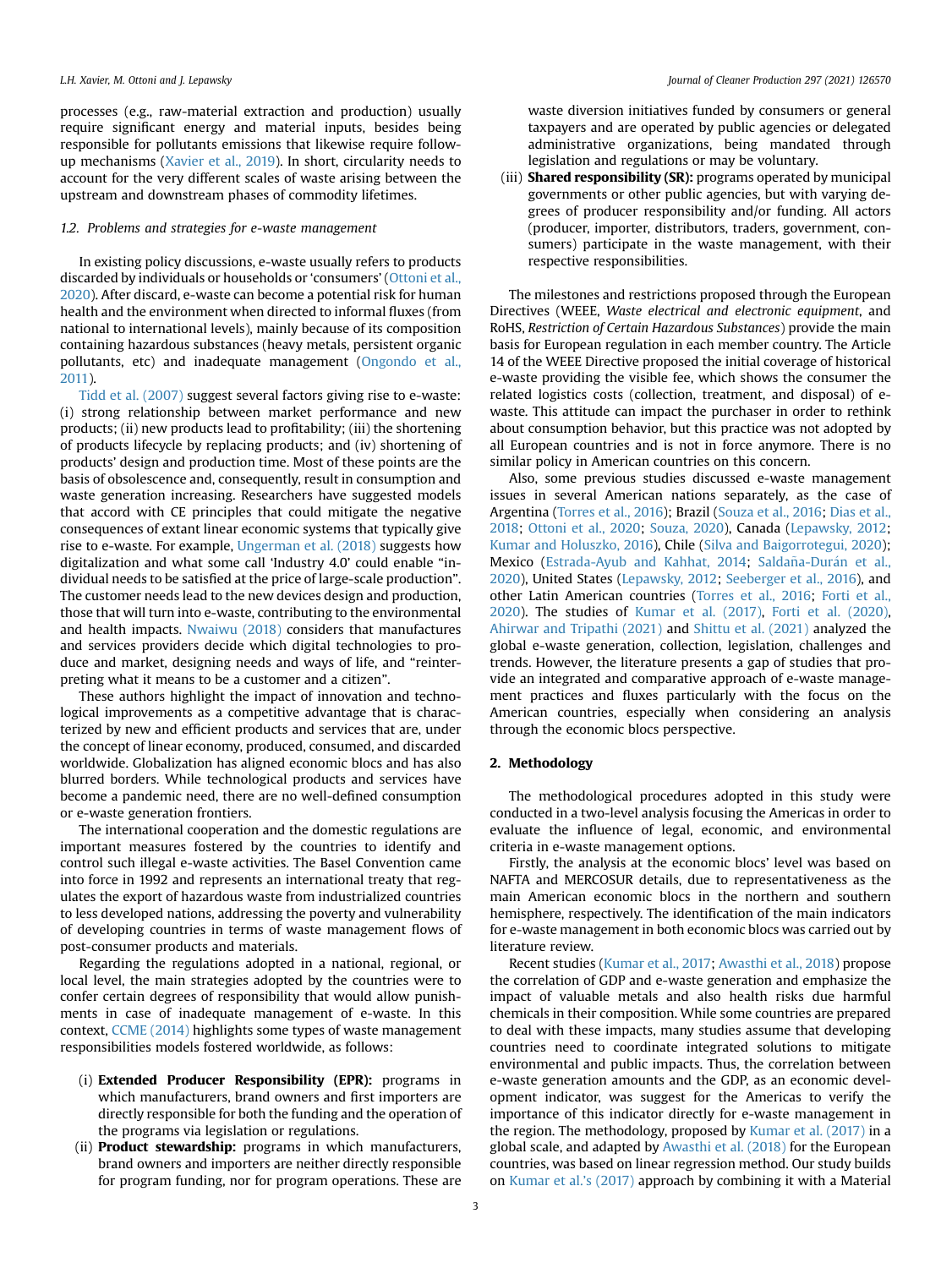Flow Analysis (MFA) as presented and discussed by [Islam and Huda](#page-11-32) [\(2019\).](#page-11-32) These authors note that MFA can be an important contributor to e-waste management, enabling the comparison of different flows between different countries.

For the country level analysis, Brazil and Canada were selected not only because they play similar environmental and economic roles within their respective economic blocs (MERCOSUR and NAFTA, respectively) but also for their similar territorial dimensions and because these countries represent, respectively, 'developing' and 'developed' economies. These factors enable a comparative analysis regarding e-waste management, general fluxes and related regulation, the effects of that regulation-both positive and negative—and an assessment of regulatory similarities and gaps between Brazilian and Canadian e-waste management realities.

### 3. Results and discussion

### 3.1. MERCOSUR and NAFTA: E-waste indicators and generation

MERCOSUR was stablished in 1991, and is composed by Argentina, Brazil, Paraguay, Uruguay as full members. The NAFTA agreement between Canada, Mexico and United States came into effect in 1994. Despites the economic agreements, there are remaining institutional gaps in terms of e-waste management in both blocs, as the absence of specific requirements on the transit of e-waste between countries. [Table 1](#page-3-0) displays select characteristics of MERCOSUR and NAFTA regarding economic, politic and e-waste management aspects. The set of indicators analyzed were focused on political, economic, environmental, and legal factors.

Brazil, Canada and the USA face the greatest challenges for reverse logistics, due to the territorial area, population density and volumes generated per capita. Considering the importance of the population and country area indicators, we consider the importance of both. The area is relevant due to the distances to be covered for the collection and disposal of e-waste, which directly impacts the total logistical cost. In this regard, the energy matrix and fuel can also impact this equation. In this way, Canada and Brazil also show similarity in terms of an energy matrix of primarily hydroelectric origin and investment on renewable fuels.

The imbalance between put on market (PoM) volumes and ewaste generation volumes is more evident in developing countries in MERCOSUR than in the developed ones in NAFTA. The population contingent among the analyzed countries varies significantly. The USA, Brazil and Canada have continental dimensions of more than 8 million square kilometers. However, USA population is ten times bigger and Brazilian population is six times bigger than Canada's population, respectively.

Brazil and Canada are countries that have equivalent GDPs, as well as economic activities with an emphasis on mining, livestock, and agriculture. Brazil generates more than twice as much e-waste as Canada annually, although Canada's per capita generation exceeds Brazil's generation by almost seven times.

Argentina, USA and Canada are the only countries in the Americas that do not have specific regulations for e-waste management at the federal level. Except for Argentina, all other MER-COSUR' countries have opted for shared responsibility (SR) or coresponsibility as an e-waste management model. In Canada and the USA individual provinces and states respectively adopt the Extended Producer Responsibility (EPR) model while in Mexico the SR model prevails.

While Brazil has the highest e-waste generation rates in South America, the USA is the second largest total volume generated worldwide. Both, USA, Canada and Brazil represent the biggest total GDP values comparing to the other countries in MERCOSUR and

### <span id="page-3-0"></span>Table 1

MERCOSUR and NAFTA main politic, economic and e-waste management aspects in 2019.

| Indicators                                                                 | <b>MERCOSUR</b>                                                                               |                                |                      | <b>NAFTA</b>          |                                                                                         |                                                                                   |                                                                                      |
|----------------------------------------------------------------------------|-----------------------------------------------------------------------------------------------|--------------------------------|----------------------|-----------------------|-----------------------------------------------------------------------------------------|-----------------------------------------------------------------------------------|--------------------------------------------------------------------------------------|
|                                                                            | Argentina                                                                                     | <b>Brazil</b>                  | Paraguay             | Uruguay               | Canada                                                                                  | Mexico                                                                            | <b>United States</b>                                                                 |
| <b>Population</b><br>(million)                                             | 44.9                                                                                          | 210.2                          | 7.2                  | 3.5                   | 37.8                                                                                    | 126.6                                                                             | 329.0                                                                                |
| <b>GDP</b> (billion USS)<br>GDP per capita                                 | 449.66<br>10,006.15                                                                           | 1839.76<br>8717.19             | 38.15<br>5414.80     | 56.05<br>16,190.13    | 1736.43<br>46,194.73                                                                    | 1258.29<br>9863.07                                                                | 21,374.42<br>65,118.36                                                               |
| (USS)<br>Area (million $Km2$ ) 2780                                        |                                                                                               | 8516                           |                      | 0176                  | 9985                                                                                    | 1973                                                                              | 9834                                                                                 |
| <b>EEE PoM</b> (kg per                                                     | 12.7                                                                                          | 13.3                           | 0,406<br>10.6        | 13.7                  | 23.8                                                                                    | 13.0                                                                              | 25.3                                                                                 |
| capita)<br>E-waste<br>generation per<br>capita (kg/<br>inhabitant)         | 10.3                                                                                          | 10.2                           | 7.1                  | 10.5                  | 20.2                                                                                    | 9.7                                                                               | 21.0                                                                                 |
| <b>Total e-waste</b><br>generation (kt)                                    | 465                                                                                           | 2143                           | 51                   | 37                    | 757                                                                                     | 1220                                                                              | 6918                                                                                 |
| E-waste<br>documented to<br>be collected and<br>recycled (kt) <sup>1</sup> | 11 (2013)                                                                                     | 0.14(2012)                     | NA                   | NA                    | 101 (2016)                                                                              | 36 (2014)                                                                         | 1020 (2017)                                                                          |
| <b>E-waste Federal</b><br>regulation                                       | No                                                                                            | $2010 -$ into<br>force in 2019 | 2009                 | 2019                  | N <sub>o</sub>                                                                          | 2003                                                                              | No                                                                                   |
| Regulation<br>point                                                        | Laws No 23,922/1991 Law No.<br><b>framework start</b> and No 24,051/1992<br>(Hazardous Waste) | 12,305/2010<br><b>BPSW</b>     | Law No.<br>3956/2009 | Law No<br>19,829/2019 | Nova Scotia's Electronic<br>Products Stewardship<br>Program (N.S.Reg. 25/<br>1996)      | "Ley general para la<br>prevención y gestión<br>integral de los residues"<br>2003 | California: Electronic Waste<br>Recycling Act (EWRA),<br>Senate Bill 20 Enacted/2003 |
| <b>Waste</b><br>management<br>responsibility<br>model                      | <b>Extended Producer</b><br>Responsibility                                                    | Shared                         | $Co-$                | Shared                | <b>Extended Producer</b><br>Responsibility responsibility Responsibility Responsibility | Shared Responsibility                                                             | <b>Extended Producer</b><br>Responsibility                                           |
| <b>Ratified Basel</b><br>Convention                                        | Yes (1991)                                                                                    | Yes (1992)                     | Yes (1995)           | Yes (1991)            | Yes (1992)                                                                              | Yes (1991)                                                                        | N <sub>o</sub>                                                                       |

Sources: Data obtained from Bandini (2009) apud [Araujo et al. \(2012\),](#page-11-33) [Forti et al. \(2020\)](#page-11-12), STeP Initiative (2019), [Trading Economics \(2019\),](#page-12-16) [World Bank \(2019a,b\)](#page-12-17)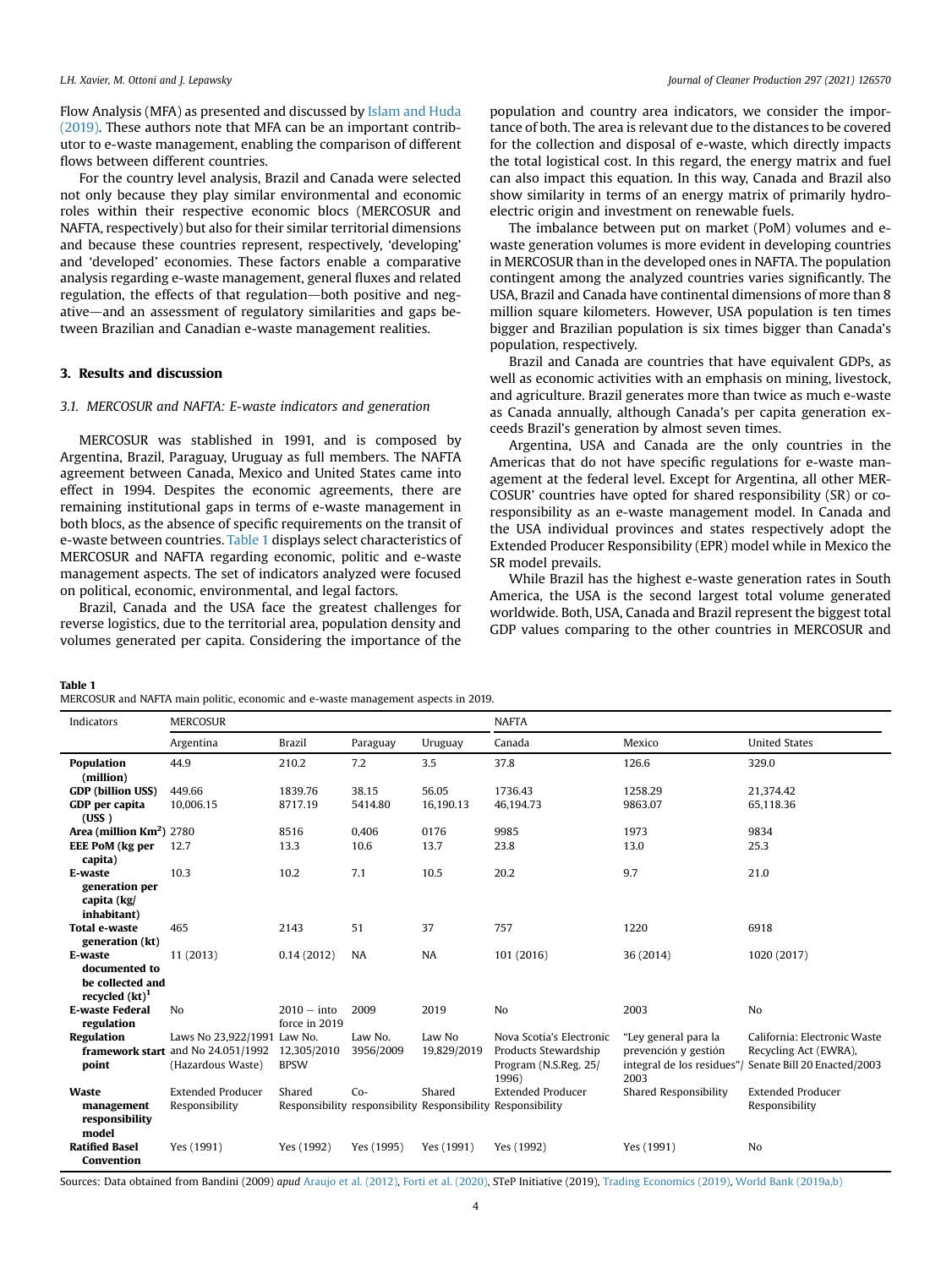NAFTA, which might indicate the influence of this parameter and the population number within the e-waste generation amounts. The serial correlation of e-waste generation and GDP values were analyzed under multiple linear regression considering MERCOSUR and NAFTA countries, as illustrated in [Fig. 1.](#page-4-0) The graphs (a) and (b) represent the linear regression for NAFTA and MERCOSUR regarding total and per capita values, respectively. The graphs (c) and (d) present the linear multicorrelation for NAFTA and Brazil in terms of total and per capita values, respectively. The analysis comparing Brazil's GDP and e-waste generation with the NAFTA's countries shows the similarities of this country with those of NAFTA countries.

MERCOSUR and NAFTA have countries with different political and economic contexts that can influence within e-waste management. As highlighted in graphs (a) and (c) of  $Fig. 1$ , the USA values were much higher than the other countries, making the correlation analysis between the other countries unfeasible due to the disproportionate scales. As pointed in graph (b), the analysis of per capita values emphasizes two main groups: the developed ones (USA and Canada), and the developing nations of NAFTA and MERCOSUR (Mexico, Argentina, Brazil, Paraguay and Uruguay). In both cases, the findings in [Fig. 1](#page-4-0) suggest that GDP is directly correlated (all  $\mathbb{R}^2$  close to 1) to the e-waste generation in the Americas, as previously verified by the literature for other regions of the globe ([Huisman, 2010](#page-11-34); [Kumar et al., 2017;](#page-11-16) [Kusch and Hills,](#page-11-35) [2017;](#page-11-35) [Awasthi et al., 2018](#page-11-1); [Namlis and Komilis, 2019;](#page-11-36) [Boubellouta](#page-11-13) [and Kusch-Brandt, 2021\)](#page-11-13). In the separated analysis of NAFTA and Brazil, in graph (d), the same two groups were identified, and the clear similarities regarding GDP and e-waste generation of Brazil and Mexico can be seen.

Another important aspect is the coverage of e-waste devices by the specific regulation. According to [Lepawsky \(2012\),](#page-11-30) from the comparison between USA and Canada e-waste regulations, it was found that while Canadian provinces accomplish the main categories of electronic devices, the 24 USA states with e-waste regulation, only Wisconsin and New York states cover the main electronic devices. One of the possible reasons for a low rate of compliance with e-waste regulation among USA states is the nonratification of the Basel Convention.

In a scenario that disregards the USA because of its disparate GDP and e-waste generation values, Brazil, Canada and Mexico are highlighted as the next biggest e-waste generators and GDP values in the blocs. However, considering that Brazil and Canada have similar area proportions (important e-waste management parameter regarding logistics costs) and represent different development levels (Brazil as a developing country and Canada, a developed one), Brazil and Canada were selected for further comparison analysis regarding their e-waste management systems. The data of GDP value, the geographic area, the legal scope and the devices covered by regulation are the motivation for selection of Brazil and Canada as representatives of the two economic blocs.

### 3.2. Brazil and Canada: E-waste fluxes and legal framework

### 3.2.1. Brazilian context

Brazil and Canada were selected for further comparison analysis regarding their e-waste management systems. The data of GDP value, the geographic area, the legal scope and the devices covered

<span id="page-4-0"></span>

Fig. 1. Linear Regression analysis between GDP and e-waste generation in MERCOSUR and NAFTA countries in 2019: (a) Total GDP and total e-waste generation; (b) GDP per capita and e-waste generation per capita; (c) Total GDP and total e-waste generation in NAFTA and Brazil; (d) GDP per capita and e-waste generation per capita in NAFTA and Brazil.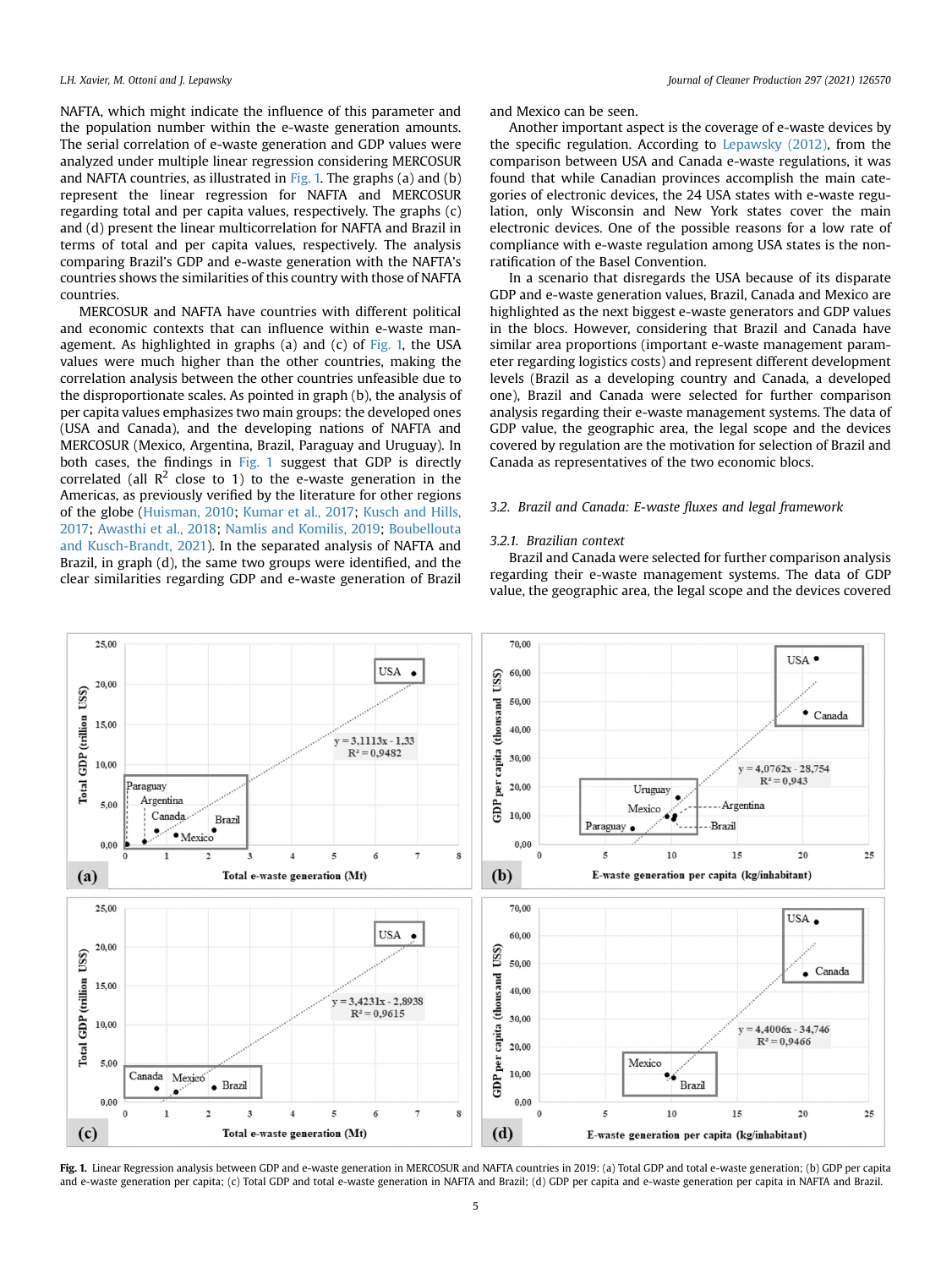by regulation are the motivation for selection of Brazil and Canada as representatives of the two economic blocs.

### (i) General e-waste fluxes

Brazil stands out in South America as an e-waste generator, consequent diverse fluxes, and to the regulatory mechanisms already implemented by the country to manage those fluxes. [Forti](#page-11-12) [et al. \(2020\)](#page-11-12) estimated 2143 million ton of e-waste generated in Brazil in 2019, primarily in the Southeast region. Although Brazil announced an e-waste Federal regulation in 2010, Brazil still faces some challenges regarding e-waste management, especially in the metropolitan regions ([Ottoni et al., 2020\)](#page-11-6). In most of them, a formal e-waste Reverse Logistics System (RLS) with the structure for collecting and recycling is absent, and, hence, a large share of the ewaste generated is still disposed mixed with household waste in landfills and is destined for informal chains ([Souza et al., 2016](#page-12-10)). This context is possibly a result of the lack of reliable information, the important role of informality in the segment, and the continental proportions of Brazilian territory [\(Araújo et al., 2012;](#page-11-33) [Souza et al.,](#page-12-10) [2016;](#page-12-10) [Dias et al., 2018;](#page-11-29) [Abbondanza and Souza, 2019;](#page-10-1) [Souza,](#page-12-11) [2020\)](#page-12-11). The estimated recycling rate for e-waste in Brazil is 2% (Bandini, 2009 apud [Araujo et al., 2012\)](#page-11-33).

The e-waste fluxes in the country can be divided into formal and informal routes, as illustrated in [Fig. 2.](#page-5-0)

According to [Fig. 2,](#page-5-0) the e-waste generation in Brazil can be originated not only from household, companies, industries, public administration, but also from illegal e-waste imports. [Lundgren](#page-11-37) [\(2012\)](#page-11-37) indicates illegal e-waste fluxes from the North America countries to Brazil, especially from the USA. However, data from [COMTRADE \(2019\),](#page-11-38) show that the most usual trade of e-waste (under code 854,810 - Waste and scrap of primary cells, primary batteries and electric accumulators; spent primary cells, spent primary batteries and spent electric accumulators) from Brazil is to European countries such as Belgium, Germany, Spain and Austria.

<span id="page-5-0"></span>Furhtermore, [Ottoni and Xavier \(2019\)](#page-11-39) show that a huge portion of Brazilians (approximately 85%) keep at home their broken or obsolete appliances instead of discarding them in the existing ewaste collection points. The COMTRADE data and [Ottoni and](#page-11-39) Xavier'[s \(2019\)](#page-11-39) study suggest the fluxes of e-waste in Brazil are not a simple story of a 'developing' country importing illegal ewaste from abroad.

Formally, the e-waste generation from a domestic source must be conducted to the RLS through voluntary delivery points (VDP), official collection campaigns, or even directly to the specialized companies for treatment and processing. [Ottoni and Xavier \(2019\)](#page-11-39) identified 152 organizations acting in the various stages of e-waste reverse logistics segment.

However, in a real context, the domestic e-waste is also directed to Municipal Solid Waste Management (MSWM) companies (mixed with MSW or the special collection for recyclable materials), which are not responsible for the e-waste RLS from domestic sources and can only collect these appliances when properly paid for this service [\(Brazil, 2010\)](#page-11-40). Also, when discarded in MSWM streams, most ewaste ends up in landfills, wasting their valuable elements and with a huge possibility to generate environmental impacts.

The household e-waste collection and pre-treatment in Brazil can also be performed by the informal sector, such as individual waste pickers or irregular organizations [\(Souza et al., 2016](#page-12-10); [Caiado](#page-11-41) [et al., 2017](#page-11-41); [Dias et al., 2018;](#page-11-29) [Souza, 2020\)](#page-12-11). In a context of social and economic problems in the country (e.g., marginalization, unemployment, poverty), the participation of informal recyclers, sometimes even organized in irregular cooperatives or associations, is an important part of the recycling system. These fluxes handled by the informal sector represent a challenge for e-waste management since most of these informal actors are untraceable. They sell materials to informal markets that may use irregular export channels, or materials may end up in open dumps, which are being managed out of existence since 2010 [\(Brazil, 2010\)](#page-11-40). The informal sector may also use primary techniques for extracting valuable substances, such as cable burning and acid leaching ([Velis and Mavropoulos,](#page-12-18) [2016;](#page-12-18) [Bakhiyi et al., 2018;](#page-11-11) [Ottoni et al., 2020\)](#page-11-6). Such techniques are dangerous for human health and the environment.

The e-waste generated in the industry sector or public administration usually are included in the formal streams. In this case, since the RLS do not operate for non-domestic e-waste, these materials are collected by outsourced waste companies for adequate treatment and recycling in the country or exported to regular foreign recycling companies. However, in practice, there are cases of irregularity between these institutions and the informal sector in Brazil.

### (ii) General e-waste legal framework



Fig. 2. General formal and informal e-waste fluxes framework in Brazil, based in information from ([Caiado et al., 2017](#page-11-41); [Dias et al., 2018;](#page-11-29) [Souza, 2020\)](#page-12-11).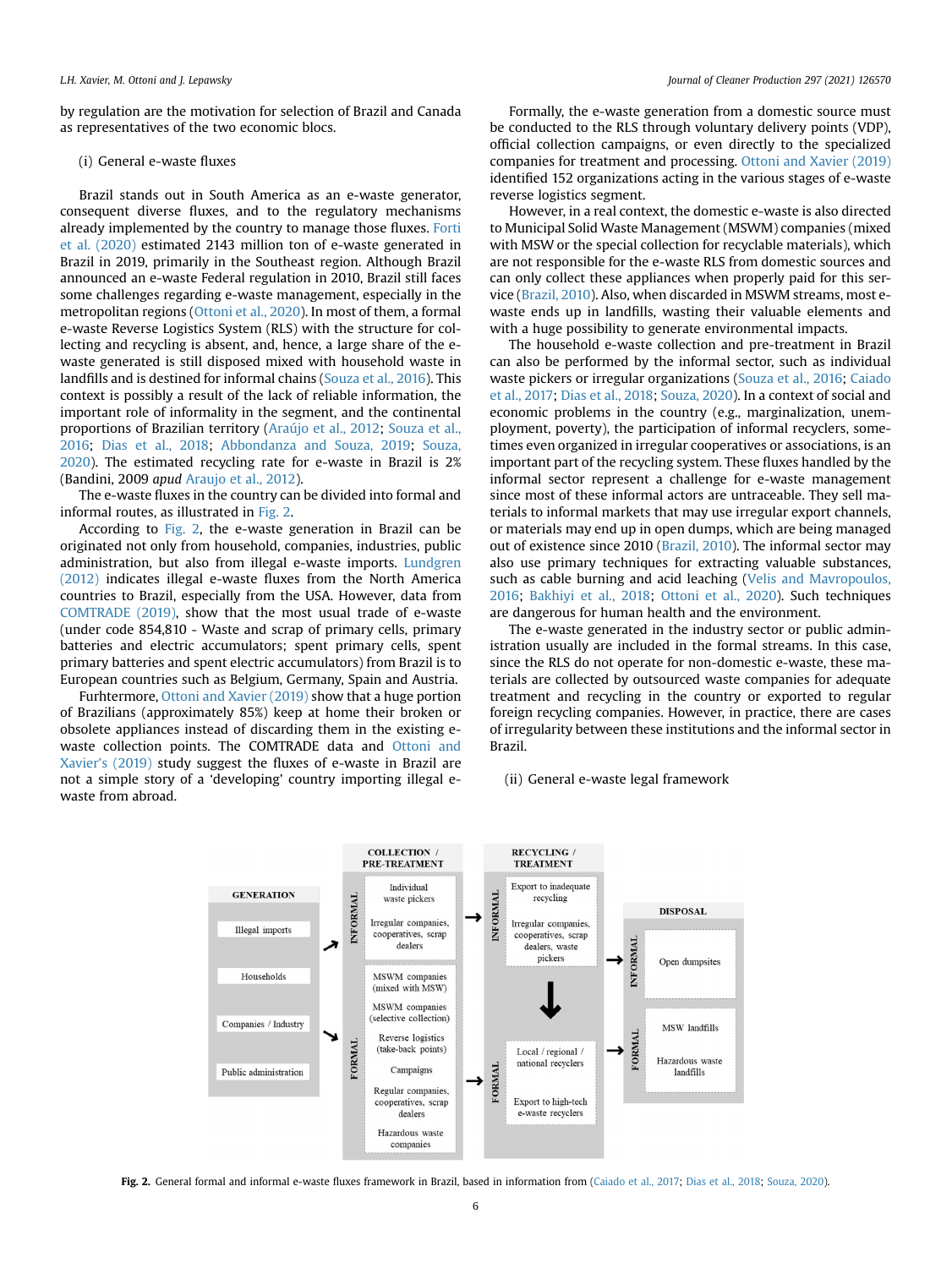E-waste management in Brazil is regulated by the Brazilian Policy on Solid Waste (BPSW), under the Law No. 12,305/2010 and the Decree No. 7404/2010. Both documents established the common basis for waste management in public and private levels and secured the inclusion of social agents (waste pickers associations and cooperatives) in the RLS [\(Dutra et al., 2018\)](#page-11-42).

The BPSW establishes the need for articulation among producers, importers, distributors and traders, which must structure and implement the RLS. Other agents (recyclers, cooperatives, consumers and managing entities) are also responsible for the other stages to support the RLS, configuring the shared responsibility model for waste management. In Brazil, the manager entities, generally non-profit organizations (NGOs), are contracted by producers and sub-contract the operators, that provide complete solutions for all e-waste management stages.

Despites being the main regulation in the federal level, the BPSW does not specify the quantitative goals and deadlines to environmental compliance. Those aspects are included in the Sectoral Agreement for the RLS of electrical and electronic products and their components of domestic use  $-$  physical personnel (residential or family)  $-$ , in 2019, and later in Federal Decree 10,240/ 2020, which reinforces the arguments presented in the sectoral agreement and raises its terms at the level of federal law. The decree obliges companies in the segment to implement e-waste collection systems and to correctly dispose of it, not including nondomestic electronic waste - professional use, health services, or large generators  $-$  and batteries or lamps, as these already have a reverse logistics agreement ([Brazil, 2020](#page-11-43)).

The collection and destination rate, according to Decree 10,240/ 2020, varies from 1%, in 2021, of the total electronics products sold on the domestic market for domestic use in the base year of 2018, evolving into 3%, in 2022, 6%, in 2023, 12%, in 2024, and, finally, 17%, in 2025, of the same base year [\(Brazil, 2020](#page-11-43)). These goals seem still low for the Brazilian potential to develop structured RLS, especially considering the rates of other countries ([Bald](#page-11-0)é [et al., 2017](#page-11-0)).

### 3.2.2. Canadian context

### (i) General e-waste fluxes

Canada's e-waste generation is one of the highest contributors to e-waste volume in relative quantities in the Americas ([Bakhiyi](#page-11-11) [et al., 2018](#page-11-11)).

The various e-waste discard alternatives in Canada end up at three main destinations: treatment (refurbishment, remanufacturing and recycling), disposal and exportation, as illustrated in [Fig. 3.](#page-7-0)

As shown in [Fig. 3](#page-7-0), e-waste importation is one of the generation possibilities. Data from [COMTRADE \(2019\)](#page-11-38) indicate e-waste importation to Canada from Australia, USA, China, Denmark, Japan and Poland, and exportation fluxes from Canada to other countries (Singapore and South Africa).

MSW collection is another alternative for e-waste discard, although this option varies in some provinces. Programs run by retailers (such as Return to Retailer, R2R) also provide an important option, as the case of cell phones ([Dewis and Van Wesenbeeck,](#page-11-44) [2016\)](#page-11-44). [Statistics Canada \(2011\)](#page-12-19) emphasized that the citizens are more likely to send their general e-waste to a drop-off center or in proper campaigns and donations. Also, over 80% of Canadians have at least one EoL electronics device sitting at home [\(EPRA,](#page-11-45) n.d.). The high retention index identified might suggest that the Canadian take-back system faces challenges, such as the lack of awareness regarding disposal methods or unavailability of a drop-off center ([Kumar and Holuszko, 2016\)](#page-11-31).

The Canadian e-waste collection and recycling system is

operated by national and provincial organizations, that founded programs for each e-waste categories and operate in different provinces [\(Kumar and Holuszko, 2016](#page-11-31)). Most collection points in Canada operate as private businesses or at municipal sites, where the materials are generally sorted by typology. If an item can be refurbished and resold or donated to a charitable computers-forstudents type of organization, then it is set aside (CM [Consulting,](#page-11-46) [2013\)](#page-11-46). References to informal activities of collection performed by waste pickers in Canada were not found in the literature.

Although many related programs are operating in the country, approximately 20% of the e-waste generated in Canada does not get collected and is either lost as municipal waste or stays in household storage ([Kumar and Holuszko, 2016;](#page-11-31) Baldé et al., 2017). The Canadian e-waste collection rate can be considered low for the its potential, especially when compared to other developed countries, such as Norway (73%), Sweden (69%), Finland (55%), France (44%), Germany (34%), among others ([STeP Initiative, 2019](#page-12-20)). Canada's relatively low collection rate could result from the complicated collection system, divided across geography and by e-waste types. Greater accessibility to drop-off sites for all types of e-waste could enhance the ability of RLS to recover more materials. A single entity for managing those diverse programs would allow them to share drop-off locations and thus increase the overall availability of dropoff locations [\(Kumar and Holuszko, 2016](#page-11-31)).

The refurbishment, remanufacturing and recycling companies usually have separated units specialized in dismantling and removal of hazardous substances previously to send to the processing phase in bigger facilities. The pre-treated e-waste is then sent to the proper treatment centers, where this material is shredded and separated into various streams to be directed to the adequate method of value extraction. The long distances to the processing facilities is a barrier to recycling, due to the large volume of material that is required to be transported to other provinces, which is time-consuming and costly [\(Kumar and Holuszko, 2016\)](#page-11-31). The authors pointed a province-based central recycling facility as a possible solution, considering the local units (for smaller processes) and this bigger center (in each province) for the final stages.

Newfoundland (NL), Nova Scotia (NS) and Prince Edward Island (PE) provinces, the municipality of Vancouver and parts of British Columbia (BC) and Ontario (ON) have banned e-waste disposal in landfills in Canada ([CCME, 2014;](#page-11-28) [Kumar and Holuszko, 2016\)](#page-11-31). [Dewis](#page-11-44) [and Van Wesenbeeck \(2016\)](#page-11-44) pointed to the expressive reduction of residential waste, including here e-waste, to landfilling over the years.

### (ii) General e-waste legal framework

The e-waste management in Canada lacks specific federal regulations. Environment and Climate Change Canada (ECCC) (formerly Environment Canada, or the Ministry of Environment) regulates policy regarding the handling, disposal, import and export of hazardous waste, and is also responsible for the development of technical documents about MSWM and waste incineration ([Kumar and Holuszko, 2016](#page-11-31)). The e-waste management is mainly performed by legislated Extended Producer Responsibility (EPR) programs, regulated by the provinces [\(CCME, 2014;](#page-11-28) [VanderPol, 2014\)](#page-12-21). Finally, the municipal governments are responsible for overseeing local waste management services, providing directions on recycling and disposal, especially regarding landfill bans ([VanderPol, 2014](#page-12-21)).

The emergence of regulations for management of EoL electronics in Canada begins in the early 2000s with two developments in the private and public sectors. In 2003, a consortium of industry actors founded a non-profit organization called Electronic Product Stewardship Canada (EPSC), established to design, promote, and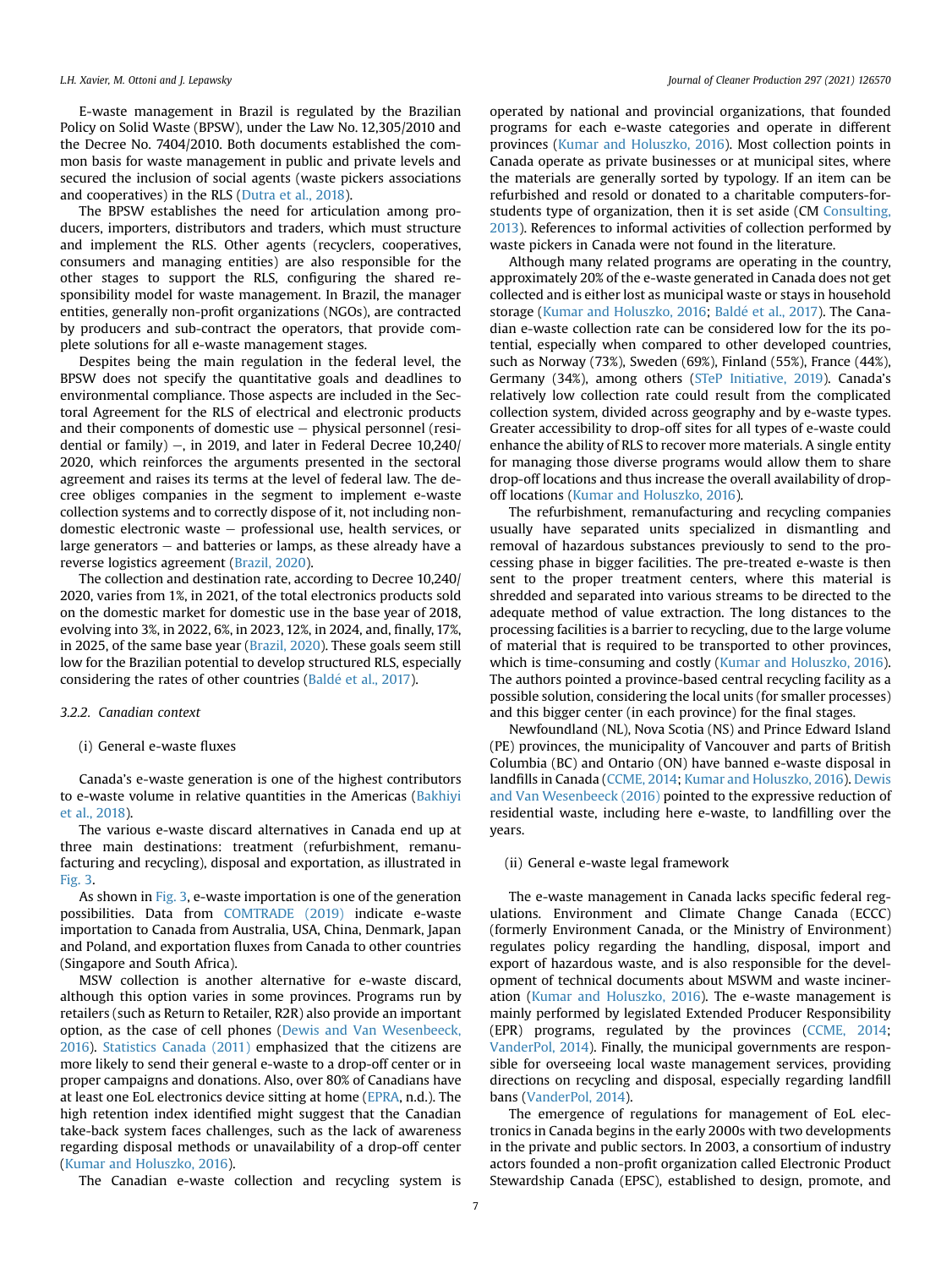<span id="page-7-0"></span>

Fig. 3. General e-waste fluxes framework in Canada.

implement sustainable solutions for the recycling of e-waste [\(EPSC,](#page-11-47) [2011](#page-11-47)). In 2004, the Canadian Council of Ministers of the Environment (CCME), an intergovernmental group comprised of ministers from federal, provincial, and territorial governments, released the Canada-Wide Principles for Electronics Product Stewardship, aiming to promote harmonization of approaches to the greatest extent possible, and to prevent market distortions among jurisdictions.

The EPSC, the private sector initiative, and CCME, the public sector initiative, both directed their attention to EoL electronics as a growing problem., but with goals and approaches quite different from one another. EPSC's principles emphasize business efficiencies including explicit advocacy for "industry lead" and "non-prescriptive" regulations. The group makes little reference to the so-called 'waste hierarchy' as part of its guiding principles. Instead, while "reuse" is mentioned, EPSC's guiding principles clearly emphasize a preference for industry controlled and flexible regulation.

In contrast, CCME's public sector approach centred the waste hierarchy, including the important principle to reduce. It also articulated a nascent concept of EPR by noting that manufacturers, brand-owners, and first importers should have the duty to manage e-waste. EPR was understood by CCME to ensure that "costs of program management are not borne by the general taxpayers" ([CCME, 2004\)](#page-11-48), which means that producers and importers should bear full financing for such systems, i.e., these costs should not be diluted to the consumer.

Electronic Products Recycling Association (EPRA) is an industryled, not-for-profit organization that operates regulating recycling programs across Canada, ensuring the safe and environmental sound EoL electronics handling (EPRA, n.d.). The EPRA founding organizations first began collecting and responsibly recycling endof-life electronics in 2007 [\(WEEE Forum,](#page-12-22) n.d.). EPRA, EPSC and Retail Council of Canada promote harmonization of EPR programs ([VanderPol, 2014](#page-12-21)).

Between 2002 and 2019, e-waste legislation was introduced into each Canadian province and today, all provinces and territories, except for Nunavut (NT) [\(Forti et al., 2020](#page-11-12)), are covered by such regulations. The licenses for processors and recycling industries are obtained through audit and approval by the EPSC's national Recycler Qualification Program (RQP), that defines the minimum requirements for these organizations to operate safely under a provincial electronics recycling stewardship program [\(Kumar and](#page-11-31) [Holuszko, 2016](#page-11-31)).

What has emerged is a system largely designed to suit the needs of the manufacturers, brand-owners, and first importers and that is

premised almost completely on recycling (the second-least worst option in the waste hierarchy after reuse and before disposal). Moreover, instead of a genuine EPR system, the financing of the take-back infrastructure in Canada is based on a system of differential fees (sometimes called 'ecofees') charged on electronic items at the point of purchase by consumers, or an extended consumer responsibility system [\(Lepawsky, 2012](#page-11-30)). The fees charged on new electronics are neither controlled by nor administered by state actors, so they are not technically speaking, a tax. Also, the private sector, represented by EPSC, has managed to have the public sector institute regulations that favour industry by keeping the costs of managing EoL electronics external from business's bottom line and which deflect consumer ire away from businesses and toward government.

### 3.2.3. Brazil and Canada: comparative analysis

Considering the distinct development realities and contexts faced by Brazil and Canada, a comparison between both represents a challenge. Therefore, the analysis in this section is focused on ewaste management institutional aspects, as presented in [Table 2,](#page-8-0) and comments on positive and negative factors of each country's ewaste management model.

In [Table 2](#page-8-0) are presented the main regulation drivers for e-waste rules and institutional arrangement in both countries. This framework shows similarities regarding the institutional arrangement, as well as in the proposal for structuring e-waste management channels that are adopted by the different markets that make up the electronic equipment segment. This is a considerable challenge, given the diversity and complexity devices and materials covered by this segment.

From [Table 2,](#page-8-0) the main differences regarding regulations, actors and responsibilities within the e-waste management system in both countries are highlighted, especially in the case of the agents that fund the take-back systems or RLS. Also, the illegal internal ewaste fluxes seem to be more present in Brazilian context [\(Caiado](#page-11-41) [et al., 2017;](#page-11-41) [Dias et al., 2018;](#page-11-29) [Ottoni et al., 2020](#page-11-6); [Abbondanza and](#page-10-1) [Souza, 2019](#page-10-1); [Souza, 2020\)](#page-12-11). The Canadian reality counts with various e-waste take-back programs already working in almost the whole country, while in Brazil, the RLS is still under development in a federal level, although some states already implemented their own systems.

As similarities, both Brazil and Canada have entities representing electronics producers and e-waste recyclers, besides having a considerable advancement in regards to regulations (laws, norms,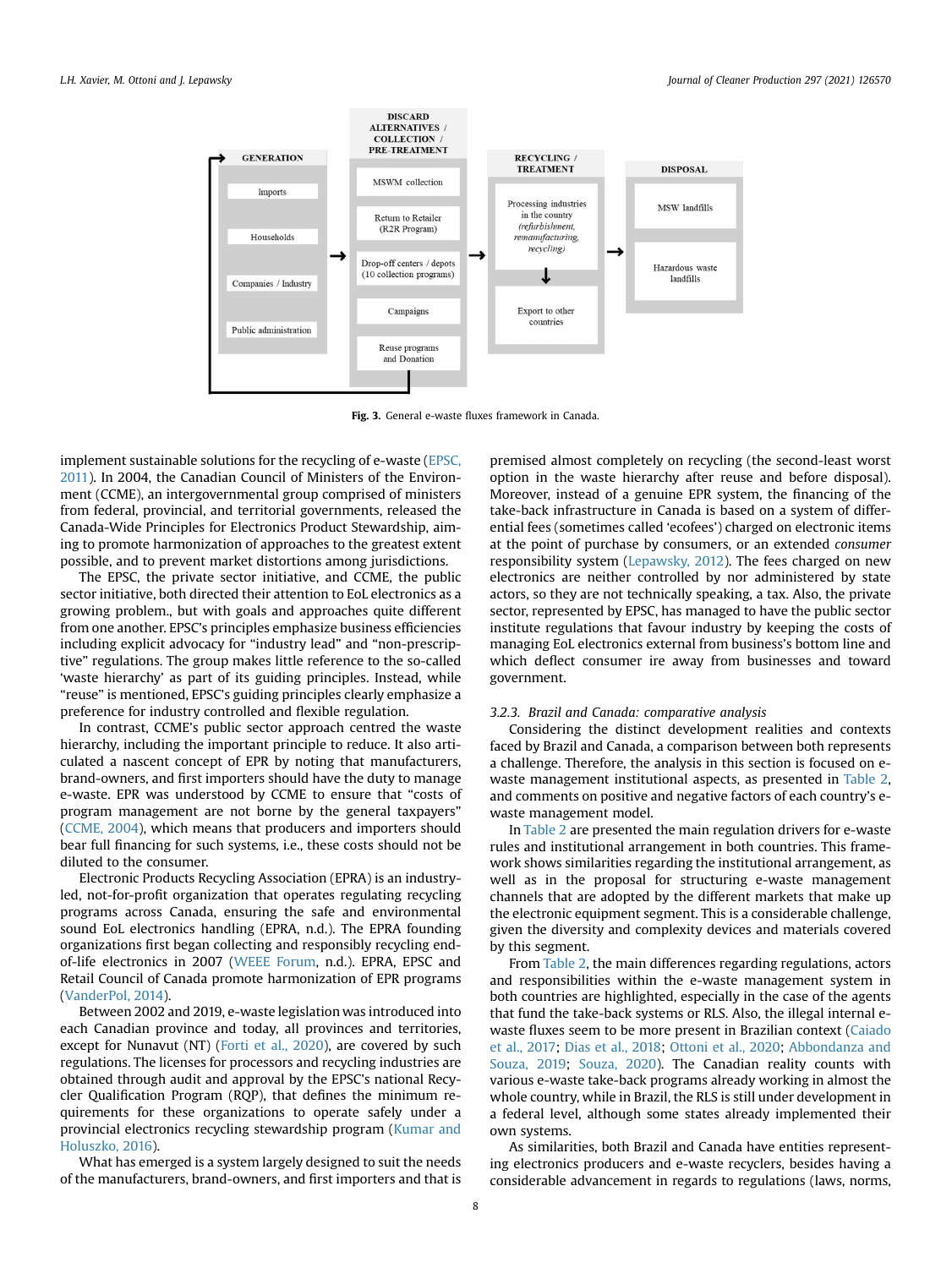### <span id="page-8-0"></span>Table 2

E-waste management aspects according to the Brazilian and Canadian institutional framework.

| Aspect                                                        | Brazil                                                                                                                                                                                                                                                                                        | Canada                                                                                                                                                                                                                                                |  |
|---------------------------------------------------------------|-----------------------------------------------------------------------------------------------------------------------------------------------------------------------------------------------------------------------------------------------------------------------------------------------|-------------------------------------------------------------------------------------------------------------------------------------------------------------------------------------------------------------------------------------------------------|--|
| <b>Responsibility for e-waste</b><br>collection and treatment | implementing the e-waste RLS)<br>- Electronic product intended for consumer use only and not commercial use, and includes nine categories<br>specified categories                                                                                                                             | - Producers, importers, distributors and traders (structuring and - Producers (but system is payed by consumers through ecofees)<br>- Electronic product whether intended for consumer, industrial or                                                 |  |
| <b>Producers</b>                                              | <b>ABINEE and ELETROS</b>                                                                                                                                                                                                                                                                     | <b>EPSC</b>                                                                                                                                                                                                                                           |  |
| <b>Recyclers</b>                                              | Green Eletron and ABREE                                                                                                                                                                                                                                                                       | Operations certified under EPSC ROP                                                                                                                                                                                                                   |  |
| <b>Federal regulation</b>                                     | Yes.                                                                                                                                                                                                                                                                                          | No.                                                                                                                                                                                                                                                   |  |
|                                                               | <b>MMA</b>                                                                                                                                                                                                                                                                                    | <b>ECCC</b>                                                                                                                                                                                                                                           |  |
|                                                               | - Coordinate the inter-ministry committee<br>- Establishes the laws procedures<br>- Verification of accomplishment                                                                                                                                                                            | - Regulates policy regarding hazardous waste (handling, treatment,<br>disposal, international and national trades)<br>- Transcribes international agreements into national law<br>- Develops technical documents about MSWM and waste<br>incineration |  |
| State/Province/territory<br>regulation                        | - Regulated e-waste before the BPSW and the sectoral agreement - Regulates EPR and intra-provincial movements<br>- After the agreement, they are responsible for accomplishment - Control and license intra-provincial waste generators, carriers and<br>verification<br>treatment facilities |                                                                                                                                                                                                                                                       |  |
| <b>Municipal regulation</b>                                   | agreement, but are not in force anymore                                                                                                                                                                                                                                                       | Some regulations were enacted before the BPSW and the sectoral - Oversees local waste management services (collection, recycling,<br>disposal)<br>- May impose local landfill bans<br>- Provides direction on recycling and disposal to the public    |  |
| <b>Standards organization</b>                                 | <b>ABNT</b>                                                                                                                                                                                                                                                                                   | EPSC, SCC and SERI                                                                                                                                                                                                                                    |  |
| <b>Certification or verification</b>                          | ABNT NBR 16,156:2013<br>ABNT NBR 15,833:2018                                                                                                                                                                                                                                                  | RQP (audits and approves licenses), R2 Standard, ERRP                                                                                                                                                                                                 |  |

standards) for this typology, which represents more mature ewaste management in comparison to other countries in the Americas (e.g., Paraguay, Ecuador, Bolivia, Venezuela, etc).

The identified positive and negative factors of e-waste management in Brazil and Canada are presented in [Table 3,](#page-9-0) divided into the e-waste fluxes and legal framework aspects.

[Table 3](#page-9-0) highlights the priorities of Brazil and Canada regarding the electronic products lifecycle. In the CE approach, the measures for avoiding waste generation, such as those that extend the product's usage phase (increasing durability, quality, modularity, redesign), must be prioritized. Thus, the upstream strategies should be adopted by the industry, encouraged by government, and demanded by the population. However, this scenario is not a reality in either of the countries analyzed. Although Canada is much more advanced in such measures than Brazil (which is currently in phase of attempting to implement an adequate system for downstream operations), its clear focus relies on treating e-waste after it has already been generated, rather than trying to prevent or minimize its creation in the first place. This fact just emphasizes how far the American countries (represented in this study by Brazil and Canada) can be from implementing real circular solutions for their ewaste streams. Besides, the need of a change of perspective regarding the collected e-waste in both countries as a valuable product at its end-of-life, and not a waste, is also crucial for avoiding losses and increasing circularity ([Parajuly and Wenzel, 2017\)](#page-12-23).

As for the action agenda in terms of circularity for e-waste management, it is worth mentioning that both countries are acting as participating members of ISO/TC 323 and have committed to deadlines for e-waste collection and recovery in their own regulations (federal level, for Brazil, and provincial level, for Canada), and goals for waste, greenhouse gas emissions and hazardousness reduction [\(CCME, 2014](#page-11-28)).

Although a draft of a regulation similar to the European Directive RoHS is under consideration by the Brazilian National Environmental Council (CONAMA), significant gaps in the Brazilian waste regulation remain. Such gaps include that recyclers' obligations are not established in federal regulations, and there is not a specific association to represent the recyclers in the country. In the Canadian case, the complex take-back system can be highlighted as one of the main gaps to a more effective e-waste collection rate,

and, therefore, e-waste urban mining. According to the study of [Kumar and Holuszko \(2016\)](#page-11-31), this complexity is a result of the limitations of some recycling programs and drop-off locations on accepting certain types of e-waste. Hence, the public awareness and its willingness to comply with adequate e-waste disposal programs is diminished in Canada [\(Kumar and Holuszko, 2016\)](#page-11-31).

### 4. Conclusions

The region of the Americas, due to its dimensions, heterogeneity in socioeconomic terms and potential for e-waste generation, can be considered as an important pole for a global e-waste management analysis. As a main contribution to the literature, this study highlighted important elements of e-waste management in the Americas and brought a comparison and discussion about current e-waste fluxes together with positive and negative aspects of ewaste governance in the selected countries of Brazil and Canada. It also indicated some of the actions adopted toward a more circular pattern of e-waste management in these nations. The relevance of this approach is primarily due to the lack of previous studies correlating the heterogeneous realities of the American economic blocs regarding circular e-waste governance in countries of the region.

Bringing to light solutions that integrate between and within the economic blocs seems a challenge at this moment. Flows of ewaste are highly attractive to large scrap metal refiners many of them located in advanced economies of Europe and Asia. At the same time, low value-added pre-processing techniques remain mostly confined to developing countries which sets up a disproportional distribution of harms and benefits.

The study of indicators that might contribute to many spheres for adequate e-waste management showed the direct correlation between e-waste generation and GDP in the countries of MERCO-SUR and NAFTA. The multi-linear correlation presented in the results show how far the USA is from the reality of other American countries. Mexico is quite similar to South American countries, while Canada has a different pattern, and other indicators that evidence the legal and commercial similarities with Brazil. The results reinforce the region's e-waste generation potential and the need for commitment of these countries regarding legal measures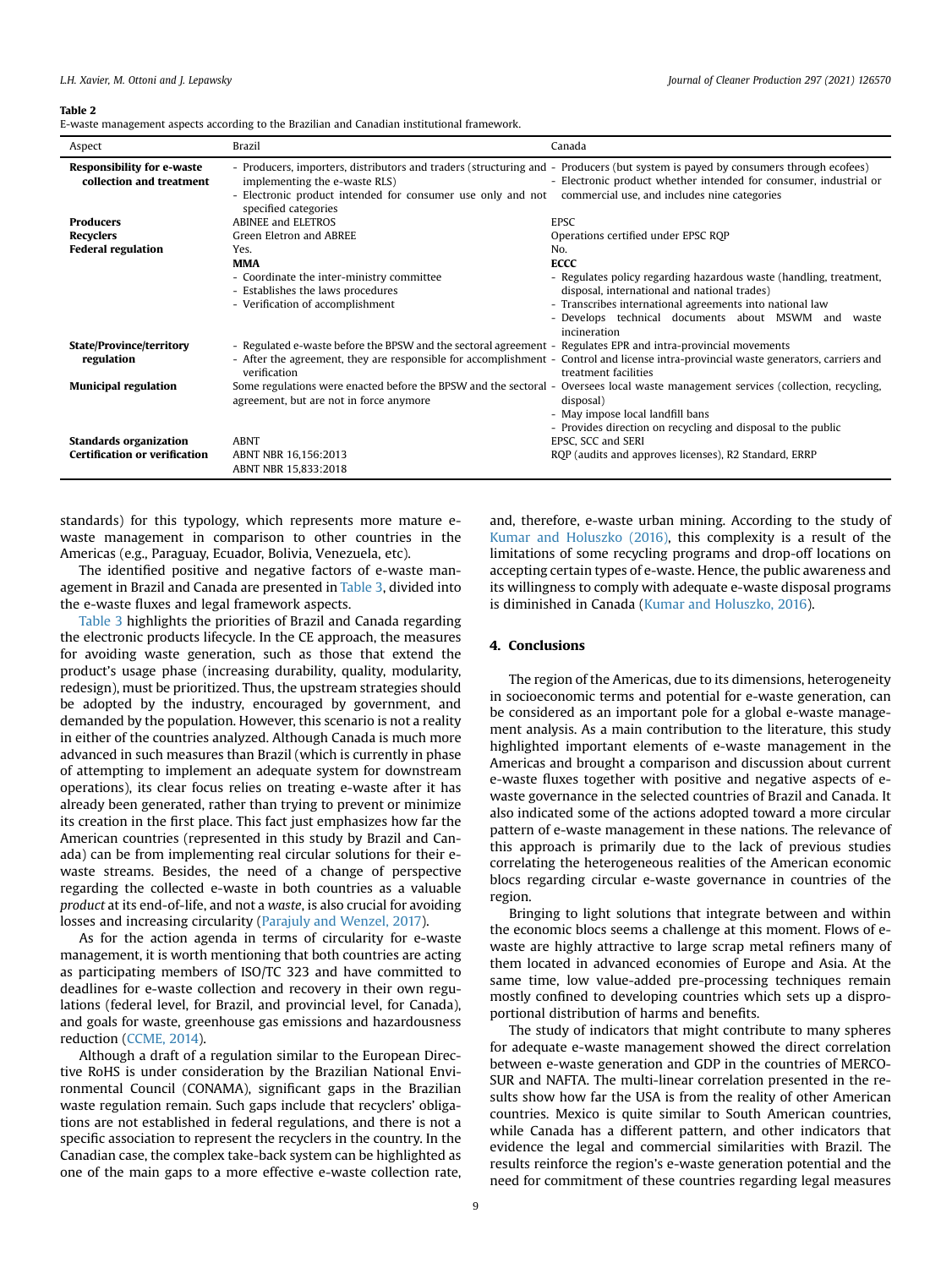### Table 3

<span id="page-9-0"></span>E-waste

Main positive and negative aspects of e-waste management in Brazil and Canada.

| :<br>::::    |
|--------------|
| Χανιετ;<br>ĩ |
| Ĩ            |
| Otto ni      |
| and J        |
|              |
| ř            |

| Aspect          | Country                                                                                                                                                                                                                                                                                                                                                                                                                                                                                                                                                                                                              |                                                                                                                                                                                                                                                                                                                                                                                                                                                                                                                                                                                                                                                                                                                                                                                                                                          |  |  |  |  |  |
|-----------------|----------------------------------------------------------------------------------------------------------------------------------------------------------------------------------------------------------------------------------------------------------------------------------------------------------------------------------------------------------------------------------------------------------------------------------------------------------------------------------------------------------------------------------------------------------------------------------------------------------------------|------------------------------------------------------------------------------------------------------------------------------------------------------------------------------------------------------------------------------------------------------------------------------------------------------------------------------------------------------------------------------------------------------------------------------------------------------------------------------------------------------------------------------------------------------------------------------------------------------------------------------------------------------------------------------------------------------------------------------------------------------------------------------------------------------------------------------------------|--|--|--|--|--|
|                 | Brazil                                                                                                                                                                                                                                                                                                                                                                                                                                                                                                                                                                                                               | Canada                                                                                                                                                                                                                                                                                                                                                                                                                                                                                                                                                                                                                                                                                                                                                                                                                                   |  |  |  |  |  |
| E-waste fluxes  | <b>Positive:</b><br>- E-waste federal RLS (for domestic use e-waste) in<br>development phase<br>- E-waste collection points in main cities<br>- More than 150 e-waste organizations across Brazil<br>- Existing e-waste recyclers with standards for e-waste<br>processing                                                                                                                                                                                                                                                                                                                                           | <b>Positive:</b><br>- Varied e-waste collection and recycling programs<br>- Overall collection rate in Canada is on the rise<br>- Lack of academic registers about informal activities<br>performed by waste pickers<br>- More than 150 e-refurbishing and e-recycling facilities<br>exist across Canada (1/3 already meet standards)<br>- Reducing and redirecting residential e-waste from landfill                                                                                                                                                                                                                                                                                                                                                                                                                                    |  |  |  |  |  |
|                 | Negative:<br>- Continental dimensions<br>- Potential biggest e-waste generator in South America<br>- Lack of an official database for e-waste management<br>- Illegal imports (e-waste and electronic products)<br>- Expressive informality in the segment<br>- High e-waste retention index (85%)<br>- Lack of an integrated e-waste RLS for the whole country<br>(in phase of development)<br>- Very low recycling rate (2%)<br>- Valuable e-waste is exported<br>- E-waste is still sent to landfills and open dumps                                                                                              | has increased markedly over the years<br>Negative:<br>- Continental dimensions<br>- One of the biggest e-waste generators in America<br>- Increasing numbers of electronics purchasing/usage<br>- High retention index (80%)<br>- Low e-waste collection rate, 20% (even with many<br>collection programs)<br>- Complex take-back system (different drop-off sites<br>divided by e-waste types)<br>- Lack of central recycling facilities in each province<br>(recycling centers are usually too far from dismantling<br>units)                                                                                                                                                                                                                                                                                                          |  |  |  |  |  |
| Legal framework | <b>Positive:</b><br>- Ratified Basel Convention<br>- Federal and state regulations for e-waste management<br>- Decree 10,240/2020 specifies the producers as payers of<br><b>RLS</b><br>- Existing normatives specialized in e-waste management<br>- BPSW points to:<br>- Criteria to the implementation of the RLS<br>- Social inclusion in waste management<br>- Common basis for waste management in public and<br>private levels<br>- Requirements to states and municipalities to provide the<br>Waste Management Plan<br>- E-waste recovery volumes and deadlines come into force<br>from January 2021 to 2025 | - Evidence of illegal e-waste exportation<br><b>Positive:</b><br>- Ratified Basel Convention<br>- Most provinces have local regulation<br>- "Canada-Wide Principles for Electronics Product<br>Stewardship" (2004) with guidelines for adequate e-<br>waste management<br>Good examples of e-waste management provincial<br>programs in BC, MB and ON, that should be also<br>adopted in other provinces<br>- Programs similar to Call2Recycle and Recycle My Cell<br>should be implemented by the ECCC and EPSC<br>- Standards development for adequate e-waste<br>management<br>- Recycling and treatment organizations need a recycling<br>license to operate in the take-back programs<br>- NL, NS and PE provinces (most of BC and ON jurisdiction<br>also) and Vancouver municipality have banned e-waste<br>disposal in landfills |  |  |  |  |  |
|                 | Negative:<br>- Lack of RLS for non-domestic e-waste<br>- Lack of directed programs to encourage adequate discard<br>by consumers<br>- Goals of the federal RLS in development are still slow and<br>timid<br>- Lack of severe measures for punishing illegal e-waste<br>fluxes<br>- The recyclers obligations are not established on the<br>Brazilian Policy on Solid Waste (BPSW)<br>- There is not a specific association to represent the<br>recyclers in the country                                                                                                                                             | Negative:<br>- Lack of a Federal regulation for e-waste management (for<br>guiding provinces)<br>- YT and NT provinces lack e-waste management<br>regulation<br>- System that focus more in recycling than other priorities<br>in the waste management hierarchy (reduce, reuse,<br>redesign)<br>- EPR as "extended consumer responsibility" system<br>(ecofees paid by consumers)<br>- Canada lacks a more strict control of the exporting e-<br>waste                                                                                                                                                                                                                                                                                                                                                                                  |  |  |  |  |  |

- waste
- Significant number of informal recyclers in the country
- Lack of strict control of e-waste exportation Action Agenda **Action** Separation Agenda as a participating member of ISO/TC 323
- Legal fra
- 10

Journal of Cleaner Production 297 (2021) 126570 Journal of Cleaner Production 297 (2021) 126570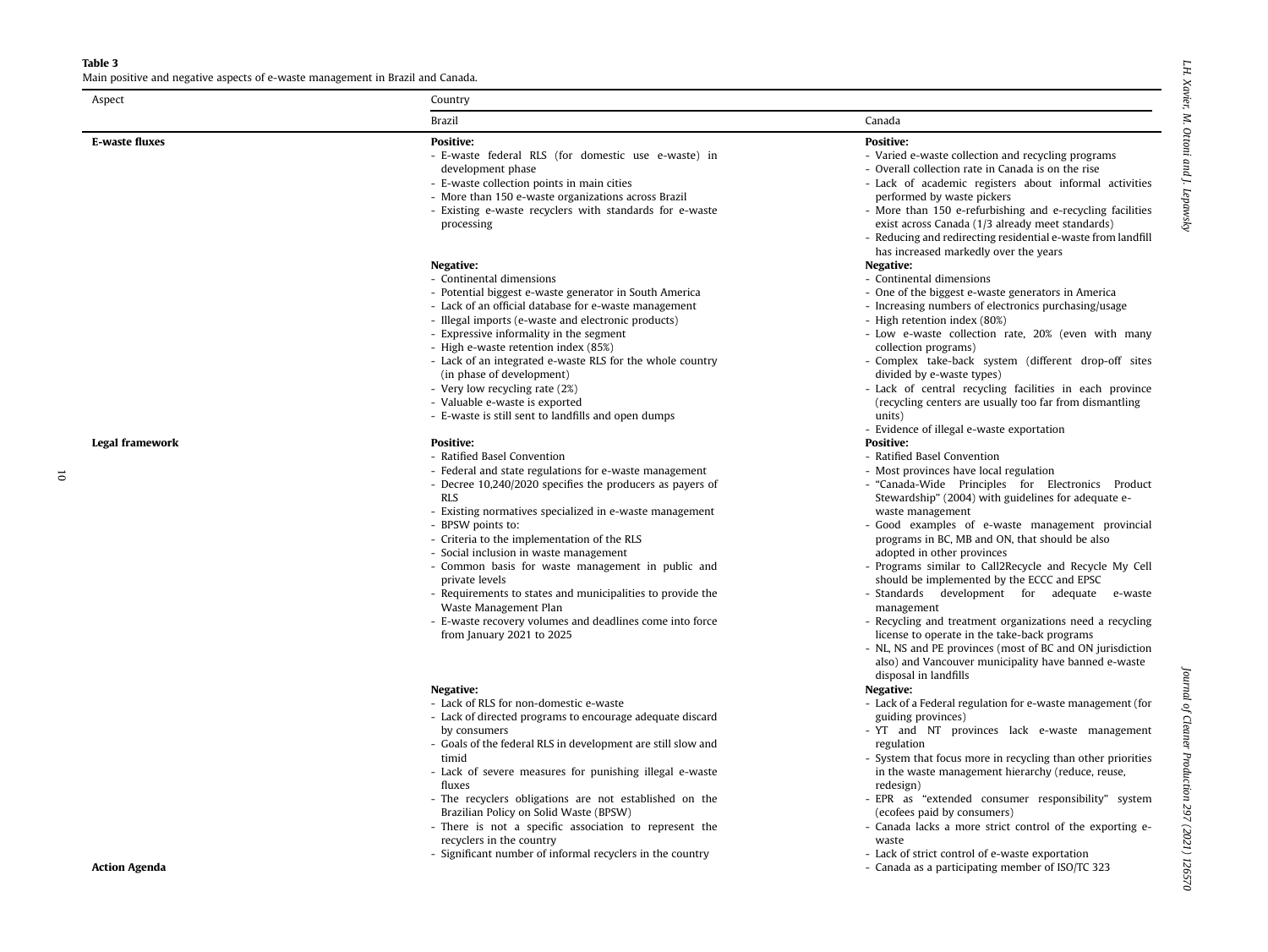Main Gaps

- Brazil as a participating member of ISO/TC 323 intend to

Brazil as a participating member of ISO/TC 323 intend to

- Specific regulations on e-waste are being studied and

Specific regulations on e-waste

 $\frac{1}{6}$ 

and

being studied

in each generation generation

- Centralization of e-waste recyclers distribution in the country, with usually large distance from recycling centers to dismantling units in each Centralization of e-waste recyclers distribution in the country, with usually large distance from recycling centers to dismantling units province
	- Unclear rules on taxation system for recyclers (Brazil) - Unclear rules on taxation system for recyclers (Brazil)
- Inexistence of official traceability and monitoring system (and, therefore, data base) for e-waste in the country - Inexistence of official traceability and monitoring system (and, therefore, data base) for e-waste in the country
	- Not harmonized regulation between states (Brazil), provinces or territories (Canada) - Not harmonized regulation between states (Brazil), provinces or territories (Canada)
		- Both countries have upstream issues to be achieved on e-waste management - Both countries have upstream issues to be achieved on e-waste management
			- There is no specific policy to e-waste trading among these countries - There is no specific policy to e-waste trading among these countries
				-

# Report of illegal e-waste international trade - Report of illegal e-waste international trade

L.H. Xavier, M. Ottoni and J. Lepawsky Journal of Cleaner Production 297 (2021) 126570

to regulate e-waste management, especially for preventing negative impacts and enhancing waste valorization through urban mining. The harmonization of regulation between the economic blocs of North and South America can result in a symbiotic relationship with significant gains for the countries involved, as well as for the countries peripheral to the blocs.

The comparative analysis of Brazil and Canada, prominent countries of each bloc, pointed to the main e-waste formal and informal flows, advances in legislation, and the strengths and weaknesses of both the legal contexts and trends for e-waste management in the two countries. The identi fied e-waste flows in these countries and their comparison, a theme that is still little explored in the literature in this region, emphasized the necessary measures in the legislation to avoid contamination and enhance the recovery of valuable materials. These points, represented by Brazilian and Canadian contexts, might be similar to those of the other developing and developed countries, respectively, in the region of the Americas. Thus, the experience of Brazil and Canada may contribute other scenarios and assist in adequate solutions for these e-waste management realities elsewhere in the region.

Thus, collaboration inside the economic blocs is important to reach harmonized e-waste regulation, support circular business models and increase the sustainability and quality of life for citizens. One of the main limitations of the research is the absence of consistent data related to e-waste management for MERCOSUR countries, which could enable a more accurate and shared analysis between the countries in the analyzed blocs.

Finally, as countries with significant operations in mining, the integration of actions for the recovery of secondary and critical raw material and efficient circular economy flows tends to contribute to the reduction of upstream impacts, such as those from the mining industry and even from industry producing electrical and electronic equipment. Aspects related to e-waste prevention also impact the economic and political options for a circular e-waste management and is a thought-provoking approach that can motivate interesting future research.

## CRediT authorship contribution statement

Lúcia Helena Xavier: Conceptualization, Methodology, Investigation, Formal analysis, Data curation, Writing  $-$  original draft, Writing - review & editing. Marianna Ottoni: Conceptualization, Investigation, Formal analysis, Data curation, Writing - original draft, Writing – review & editing. Josh Lepawsky: Data curation, Writing  $-$  original draft, Writing  $-$  review & editing.

## Declaration of competing interest

The authors declare that they have no known competing financial interests or personal relationships that could have appeared to in fluence the work reported in this paper.

### Acknowledgements

The authors would like to thank the Brazilian Council for Scientific and Technological Development (CNPq) for the DATARE Project grant No 400555/2020-4 and for the scholarship No 132388/2020-0 to the second author.

### References

<span id="page-10-1"></span>Abbondanza, M.N.M., Souza, R.G., 2019. Estimating the generation of household ewaste in municipalities using primary data from surveys: a case study of Sao Jose dos Campos, Brazil. Waste Manag. 85, 374-384. [https://doi.org/10.1016/](https://doi.org/10.1016/j.wasman.2018.12.040) [j.wasman.2018.12.040](https://doi.org/10.1016/j.wasman.2018.12.040) .

<span id="page-10-0"></span>Ahirwar, R., Tripathi, A.K., 2021. E-waste management: a review of recycling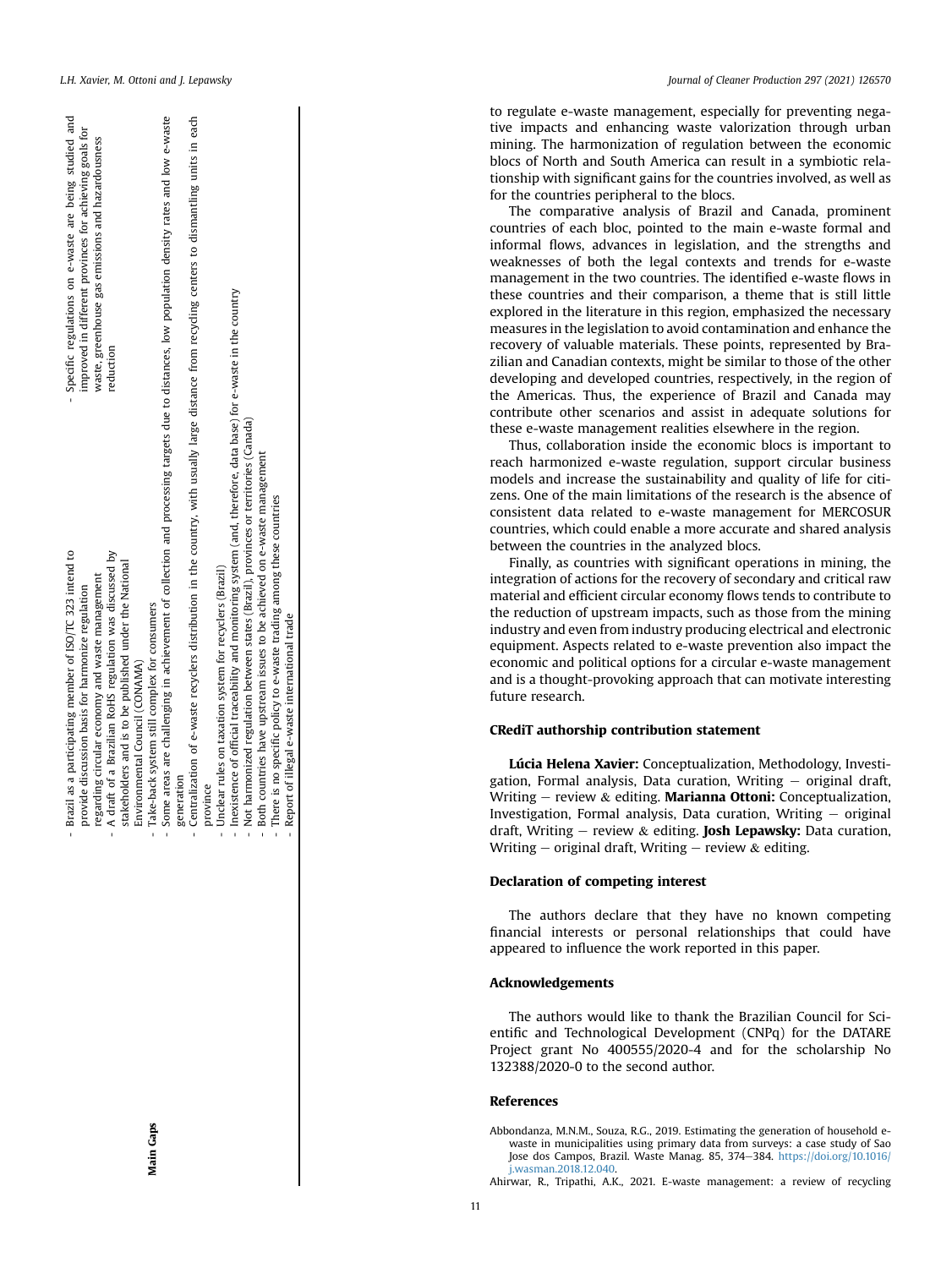process, environmental and occupational health hazards, and potential solutions. Environmental Nanotechnology, Monitoring & Management 15, 100409. [https://doi.org/10.1016/j.enmm.2020.100409.](https://doi.org/10.1016/j.enmm.2020.100409)

- <span id="page-11-22"></span>Andersen, M.S., 1997. Evaluation of the Cleaner Technology Programme, Environmental Review No. 14. Environmental Protection Agency, Copenhagen. Available at: http://pure.au.dk//portal/fi[les/86521632/cleanertechn\\_uk.pdf](http://pure.au.dk//portal/files/86521632/cleanertechn_uk.pdf).
- <span id="page-11-23"></span>Andersen, M.S., 1999. Governance by green taxes: implementing clean water policies in Europe 1970-1990. Environ. Econ. Pol. Stud.  $2(1)$ ,  $39-63$ . Available at: http://pure.au.dk/portal/fi[les/12075926/Andersen\\_Governance\\_by\\_green\\_](http://pure.au.dk/portal/files/12075926/Andersen_Governance_by_green_taxes.pdf) [taxes.pdf.](http://pure.au.dk/portal/files/12075926/Andersen_Governance_by_green_taxes.pdf)
- <span id="page-11-33"></span>Araújo, M.G., Magrini, A., Mahler, C.F., Bilitewski, B., 2012. A model for estimation of potential generation of waste electrical and electronic equipment in Brazil. Waste Manag. 32 (2), 335-342. [https://doi.org/10.1016/j.wasman.2011.09.020.](https://doi.org/10.1016/j.wasman.2011.09.020)
- <span id="page-11-1"></span>Awasthi, A.K., Cucchiella, F., D'Adamo, I., Li, J., Rosa, P., Terzi, S., Wei, G., Zeng, X., 2018. Modelling the correlations of e-waste quantity with economic increase.<br>Sci. Total Environ.  $613-614$ .  $46-53$ . https://doi.org/10.1016/ Sci. Total Environ.  $613-614$ ,  $46-53$ , [https://doi.org/10.1016/](https://doi.org/10.1016/j.scitotenv.2017.08.288) [j.scitotenv.2017.08.288](https://doi.org/10.1016/j.scitotenv.2017.08.288).
- <span id="page-11-11"></span>Bakhiyi, B., Gravel, S., Ceballos, D., Flynn, M.A., Zayed, J., 2018. Has the question of ewaste opened a Pandora's box? An overview of unpredictable issues and challenges. Environ. Int. 110, 173-192. [https://doi.org/10.1016/](https://doi.org/10.1016/j.envint.2017.10.021) [j.envint.2017.10.021.](https://doi.org/10.1016/j.envint.2017.10.021)
- <span id="page-11-0"></span>Baldé, C.P., Forti, V., Gray, V., Kuehr, R., Stegmann, P., 2017. The global E-waste monitor 2017. United nations university (UNU), international telecommunication union (ITU) & international solid waste association (ISWA), bonn/geneva/ vienna. Available at: [https://www.itu.int/en/ITU-D/Climate-Change/](https://www.itu.int/en/ITU-D/Climate-Change/Documents/GEM%202017/Global-E-waste%20Monitor%202017%20.pdf) [Documents/GEM%202017/Global-E-waste%20Monitor%202017%20.pdf.](https://www.itu.int/en/ITU-D/Climate-Change/Documents/GEM%202017/Global-E-waste%20Monitor%202017%20.pdf) Accessed in: 01. Jun. 2020.
- <span id="page-11-13"></span>Boubellouta, B., Kusch-Brandt, S., 2021. Cross-country evidence on environmental kuznets curve in waste electrical and electronic equipment for 174 countries. Sustainable Production and Consumption 25, 136-151. [https://doi.org/10.1016/](https://doi.org/10.1016/j.spc.2020.08.006) [j.spc.2020.08.006](https://doi.org/10.1016/j.spc.2020.08.006).
- <span id="page-11-40"></span>Brazil, 2010. Brazilian policy on solid waste. Law No. 12,305, of 2 august 2010. Institutes the national policy on solid waste; alters law No. 9,605 of 12 february 1998; and makes other provisions. Available at: https://www.mma.gov.br [estruturas/253/\\_arquivos/125\\_publicacao17052011041349\\_253.pdf.](https://www.mma.gov.br/estruturas/253/_arquivos/125_publicacao17052011041349_253.pdf) Accessed in: 01. Jun. 2020.
- <span id="page-11-43"></span>Brazil, 2020. Decree No 10,240, of 12 february 2020. Regulates law No 12,305/2010 and complements the decree No 9,177/2017. Available at: [http://www.planalto.](http://www.planalto.gov.br/ccivil_03/_ato2019-2022/2020/decreto/D10240.htm) [gov.br/ccivil\\_03/\\_ato2019-2022/2020/decreto/D10240.htm](http://www.planalto.gov.br/ccivil_03/_ato2019-2022/2020/decreto/D10240.htm). Accessed in: 01. Jun. 2020.
- <span id="page-11-41"></span>Caiado, N., Guarnieri, P., Xavier, L.H., Chaves, G.L.D., 2017. A characterization of the Brazilian market of reverse logistic credits (RLC) and an analogy with the existing carbon credit market. Resour. Conserv. Recycl. 118, 47-59. [https://](https://doi.org/10.1016/j.resconrec.2016.11.021) [doi.org/10.1016/j.resconrec.2016.11.021.](https://doi.org/10.1016/j.resconrec.2016.11.021)
- <span id="page-11-28"></span>CCME - Canadian Council of Ministers of the Environment, 2004. Canada wide principles for electronic product stewardship. Available at: [http://www.ccme.](http://www.ccme.ca/ourwork/waste.html) [ca/ourwork/waste.html](http://www.ccme.ca/ourwork/waste.html). Accessed in: 10 Mar. 2020.
- <span id="page-11-48"></span>CCME - Canadian Council of Ministers of the Environment, 2014. State of waste management in Canada. Available at: [https://www.ccme.ca/](https://www.ccme.ca/files/Resources/waste/wst_mgmt/State_Waste_Mgmt_in_Canada%20April%202015%20revised.pdf)files/Resources/ [waste/wst\\_mgmt/State\\_Waste\\_Mgmt\\_in\\_Canada%20April%202015%20revised.](https://www.ccme.ca/files/Resources/waste/wst_mgmt/State_Waste_Mgmt_in_Canada%20April%202015%20revised.pdf) [pdf.](https://www.ccme.ca/files/Resources/waste/wst_mgmt/State_Waste_Mgmt_in_Canada%20April%202015%20revised.pdf) Accessed in: 10 Mar. 2020.
- <span id="page-11-46"></span>CM Consulting, 2013. reportThe WEEE Report. Waste Electrical and Electronic Equipment Reuse and Recycling in Canada. 64p.
- <span id="page-11-38"></span>COMTRADE, 2019. UM comtrade database. Available at: [https://comtrade.un.org/](https://comtrade.un.org/data/) [data/.](https://comtrade.un.org/data/) Accessed in: 30. Oct. 2020.
- <span id="page-11-9"></span>Cossu, R., Williams, I.D., 2015. Urban mining: concepts, terminology, challenges. Waste Manag. 45, 1-3. [https://doi.org/10.1016/j.wasman.2015.09.040.](https://doi.org/10.1016/j.wasman.2015.09.040)
- <span id="page-11-7"></span>Daigo, I., Iwata, K., Ohkata, I., Goto, Y., 2015. Macroscopic evidence for the hibernating behavior of materials stock. Environ. Sci. Technol. 49 (14), 8691-8696. <https://doi.org/10.1021/acs.est.5b01164>.
- <span id="page-11-44"></span>Dewis, G., Van Wesenbeeck, P., 2016. EnviroStats Trash talking: dealing with Canadian household e-waste. Available at: [https://www150.statcan.gc.ca/n1/pub/](https://www150.statcan.gc.ca/n1/pub/16-002-x/2016001/article/14570-eng.htm) [16-002-x/2016001/article/14570-eng.htm](https://www150.statcan.gc.ca/n1/pub/16-002-x/2016001/article/14570-eng.htm). Accessed in: 10. Jun. 2020.
- <span id="page-11-29"></span>Dias, P., Machado, A., Huda, N., Bernardes, A.N., 2018. Waste electric and electronic equipment (WEEE) management: a study on the Brazilian recycling routes. J. Clean. Prod. 174, 7-16. <https://doi.org/10.1016/j.jclepro.2017.10.219>.
- <span id="page-11-42"></span>Dutra, R.M.S., Yamane, L.H., Siman, R.R., 2018. Influence of the expansion of the selective collection in the sorting infrastructure of waste pickers' organizations: a case study of 16 Brazilian cities. Waste Manag. 77, 50-58. [https://doi.org/](https://doi.org/10.1016/j.wasman.2018.05.009) [10.1016/j.wasman.2018.05.009](https://doi.org/10.1016/j.wasman.2018.05.009).
- <span id="page-11-20"></span>Ellen Macarthur Foundation, 2013. Towards the circular economy [Online]. Available at: [https://www.ellenmacarthurfoundation.org/assets/downloads/](https://www.ellenmacarthurfoundation.org/assets/downloads/publications/Ellen-MacArthur-Foundation-Towards-the-CircularEconomy-vol.1.pdf) [publications/Ellen-MacArthur-Foundation-Towards-the-CircularEconomy-vol.1.](https://www.ellenmacarthurfoundation.org/assets/downloads/publications/Ellen-MacArthur-Foundation-Towards-the-CircularEconomy-vol.1.pdf) [pdf.](https://www.ellenmacarthurfoundation.org/assets/downloads/publications/Ellen-MacArthur-Foundation-Towards-the-CircularEconomy-vol.1.pdf) Accessed in: 27 May. 2020.
- <span id="page-11-45"></span>EPRA - Electronic Products Recycling Association, n.d. How EPRA makes a difference. Available at: <https://epra.ca/our-impact-2>. Accessed in: 17. Jun. 2020.
- <span id="page-11-47"></span>EPSC e Electronics Product Stewardship Canada. About EPSC; EPSC: windsor, ON, Canada, 2011. Available at: [http://epsc.ca/aboutepsc/.](http://epsc.ca/aboutepsc/) Accessed in: 19. Jun. 2020.
- <span id="page-11-19"></span>Estrada-Ayub, J.A., Kahhat, R., 2014. Decision factors for e-waste in Northern Mexico: to waste or trade. Resour. Conserv. Recycl. 86, 93-106. [https://doi.org/](https://doi.org/10.1016/j.resconrec.2014.02.012) [10.1016/j.resconrec.2014.02.012](https://doi.org/10.1016/j.resconrec.2014.02.012).
- <span id="page-11-26"></span> $EU - European Union, 2008. Official Journal of EU, L312, 19.11.2008. Directive  $2008/2000$$ 98/EC of the European Parliament and of the Council of 19 november 2008 on waste and repealing certain directives. Available at: [http://eur-lex.europa.eu/](http://eur-lex.europa.eu/LexUriServ/LexUriServ.do?uriOJ:L:2008:312:0003:0030:en:PDF) [LexUriServ/LexUriServ.do?uriOJ:L:2008:312:0003:0030:en:PDF.](http://eur-lex.europa.eu/LexUriServ/LexUriServ.do?uriOJ:L:2008:312:0003:0030:en:PDF) Accessed in:

03. Jun. 2020.

- <span id="page-11-12"></span>Forti, V., Balde, C.P., Kuehr, R., Bel, G., 2020. The Global E-Waste Monitor 2020. Quantities, Flows, and the Circular Economy Potential. United Nations University (UNU)/United Nations Institute for Training and Research (UNITAR) - cohosted SCYCLE Programme, International Telecommunication Union (ITU) & International Solid Waste Association (ISWA), Bonn/Geneva/Rotterdam. 120 p. Available at: [https://www.itu.int/en/ITU-D/Environment/Documents/Toolbox/](https://www.itu.int/en/ITU-D/Environment/Documents/Toolbox/GEM_2020_def.pdf) [GEM\\_2020\\_def.pdf.](https://www.itu.int/en/ITU-D/Environment/Documents/Toolbox/GEM_2020_def.pdf) Accessed in: 18. Oct. 2020.
- <span id="page-11-14"></span>Garg, C.P., 2020. Modeling the e-waste mitigation strategies using grey-theory and DEMATEL framework. J. Clean. Prod. [https://doi.org/10.1016/j.jcle](https://doi.org/10.1016/j.jclepro.2020.124035)[pro.2020.124035](https://doi.org/10.1016/j.jclepro.2020.124035) (in press).
- <span id="page-11-15"></span>Hameed, H.B., Ali, Y., Petrillo, A., 2020. Environmental risk assessment of E-waste in developing countries by using the modified-SIRA method. Sci. Total Environ. 733, 138525 [https://doi.org/10.1016/j.scitotenv.2020.138525.](https://doi.org/10.1016/j.scitotenv.2020.138525)
- <span id="page-11-34"></span>Huisman, J., 2010. WEEE recast: from 4 kg to 65%: the compliance consequences. UNU Expert Opinion on the EU WEEE Directive. United Nations University, Bonn. Available at: [https://www.iswa.org/uploads/tx\\_iswaknowledgebase/r\\_](https://www.iswa.org/uploads/tx_iswaknowledgebase/r_2010_weee.pdf) [2010\\_weee.pdf.](https://www.iswa.org/uploads/tx_iswaknowledgebase/r_2010_weee.pdf) Accessed in: 18. Oct. 2020.
- <span id="page-11-25"></span>Ignatuschtschenko, E., 2017. Electronic waste in China, Japan, and vietnam: a comparative analysis of waste management strategies. In Vienna Journal of East Asian Studies, vol. 9, eds. Rudiger Frank, Ina Hein, Lukas Pokorny, and Agnes Schick-Chen. Vienna: Praesens Verlag, 29-58. [https://doi.org/10.2478/vjeas-](https://doi.org/10.2478/vjeas-2017-0002)[2017-0002](https://doi.org/10.2478/vjeas-2017-0002).
- <span id="page-11-18"></span>Ilankoon, I.M.S.K., Ghorbani, Y., Chon, N., Herath, G., Moyo, T., Petersen, J., 2018. Ewaste in the international context  $-$  a review of trade flows, regulations, hazards, waste management strategies and technologies for value recovery. Waste Manag. 82, 258-275. <https://doi.org/10.1016/j.wasman.2018.10.018>
- <span id="page-11-32"></span>Islam, M.T., Huda, N., 2019. Material flow analysis (MFA) as a strategic tool in Ewaste management: applications, trends and future directions. J. Environ. Manag. 244, 344-361. [https://doi.org/10.1016/j.jenvman.2019.05.062.](https://doi.org/10.1016/j.jenvman.2019.05.062)
- <span id="page-11-24"></span>Kalmykova, Y., Sadagopan, M., Rosado, L., 2018. Circular economy - from review of theories and practices to development of implementation tools. Resour. Conserv. Recycl. 135, 190-201. [https://doi.org/10.1016/j.resconrec.2017.10.034.](https://doi.org/10.1016/j.resconrec.2017.10.034)
- <span id="page-11-4"></span>Kidee, P., Naidu, R., Wong, M.H., 2013. Electronic waste management approaches: an overview. Waste Manag. 33, 1237–1250. https://doi.org/10.1016/ Waste Manag. 33, 1237-1250. [https://doi.org/10.1016/](https://doi.org/10.1016/j.wasman.2013.01.006) [j.wasman.2013.01.006.](https://doi.org/10.1016/j.wasman.2013.01.006)
- <span id="page-11-21"></span>Kirchherr, J., Reike, D., Hekkert, M., 2017. Conceptualizing the circular economy: an analysis of 114 definitions. Resour. Conserv. Recycl. 127, 221-232. [https://](https://doi.org/10.1016/j.resconrec.2017.09.005) [doi.org/10.1016/j.resconrec.2017.09.005.](https://doi.org/10.1016/j.resconrec.2017.09.005)
- <span id="page-11-8"></span>Krook, J., Carlsson, A., Eklund, M., Frändegård, P., Svensson, N., 2011. Urban mining: hibernating copper stocks in local power grids. J. Clean. Prod. 19  $(9-10)$ , 1052-1056. <https://doi.org/10.1016/j.jclepro.2011.01.015>.
- <span id="page-11-31"></span>Kumar, A., Holuszko, M., 2016. ElectronicWaste and existing processing routes: a Canadian perspective. Resources 5, 35. [https://doi.org/10.3390/](https://doi.org/10.3390/resources5040035) [resources5040035](https://doi.org/10.3390/resources5040035).
- <span id="page-11-16"></span>Kumar, A., Holuszko, M., Espinosa, D.C.R., 2017. E-waste: an overview on generation, collection, legislation and recycling practices. Resour. Conserv. Recycl. 122, 32-42. <https://doi.org/10.1016/j.resconrec.2017.01.018>.
- <span id="page-11-10"></span>[Kumar, U., Singh, D.N., 2013. E-waste management through regulations. Interna](http://refhub.elsevier.com/S0959-6526(21)00790-3/sref40)tional Journal of Engineering Inventions  $3$  (Issue 2), 6-[14. September 2013](http://refhub.elsevier.com/S0959-6526(21)00790-3/sref40).
- <span id="page-11-35"></span>Kusch, S., Hills, C.D., 2017. The link between e-waste and GDP -New insights from data from the Pan-European region. Resources 6, 15. [https://doi.org/10.3390/](https://doi.org/10.3390/resources6020015) [resources6020015](https://doi.org/10.3390/resources6020015).
- <span id="page-11-30"></span>Lepawsky, J., 2012. Legal geographies of e-waste legislation in Canada and the US: jurisdiction, responsibility and the taboo of production. Geoforum 43, 1194-1206. [https://doi.org/10.1016/j.geoforum.2012.03.006.](https://doi.org/10.1016/j.geoforum.2012.03.006)
- <span id="page-11-17"></span>Lepawsky, J., McNabb, C., 2010. Mapping international flows of electronic waste. Canadian Geographer/Le Géographe canadien 54 (2), 177-195. [https://doi.org/](https://doi.org/10.1111/j.1541-0064.2009.00279.x) [10.1111/j.1541-0064.2009.00279.x.](https://doi.org/10.1111/j.1541-0064.2009.00279.x)
- <span id="page-11-37"></span>Lundgren, K., 2012. The global impact of e-waste addressing the challenge. International labour office, programme on safety and health at work and the environment (SafeWork), sectoral activities department (SECTOR). - geneva: ilo. Available at: [https://www.ilo.org/wcmsp5/groups/public/](https://www.ilo.org/wcmsp5/groups/public/---ed_dialogue/---sector/documents/publication/wcms_196105.pdf)—ed\_dialogue/ [sector/documents/publication/wcms\\_196105.pdf](https://www.ilo.org/wcmsp5/groups/public/---ed_dialogue/---sector/documents/publication/wcms_196105.pdf). Accessed in: 15. Jun. 2020.
- <span id="page-11-5"></span>McDonough, W. and Braungart, M., 2002. Cradle to Cradle: Remaking the Way We Make Things. New York, North Point Press.
- <span id="page-11-3"></span>Namias, J., 2013. The Future of Electronic Waste Recycling in the United States: Obstacles and Domestic Solutions; Columbia University: New York, NY, USA.
- <span id="page-11-36"></span>Namlis, K., Komilis, D., 2019. Influence of four socioeconomic indices and the impact of economic crisis on solid waste generation in Europe. Waste Manag. 89, 190-200. [https://doi.org/10.1016/j.wasman.2019.04.012.](https://doi.org/10.1016/j.wasman.2019.04.012)
- <span id="page-11-27"></span>Nwaiwu, F., 2018. Review and comparison of conceptual frameworks on digital business transformation. Journal of Competitiveness 10 (3), 86-100. [https://](https://doi.org/10.7441/joc.2018.03.06) [doi.org/10.7441/joc.2018.03.06.](https://doi.org/10.7441/joc.2018.03.06)
- <span id="page-11-2"></span>Ongondo, F.O., Williams, D., Cherrett, T.J., 2011. How are WEEE doing? A global review of the management of electrical and electronic wastes. Waste Manag. 31, 714-730. [https://doi.org/10.1016/j.wasman.2010.10.023.](https://doi.org/10.1016/j.wasman.2010.10.023)
- <span id="page-11-6"></span>Ottoni, M., Dias, P., Xavier, L.H., 2020. A circular approach to the e-waste valorization through urban mining in Rio de Janeiro, Brazil. J. Clean. Prod. 261, 120990 [https://doi.org/10.1016/j.jclepro.2020.120990.](https://doi.org/10.1016/j.jclepro.2020.120990)
- <span id="page-11-39"></span>Ottoni, M.S.O., Xavier, L.H., 2019. Circularity in the management of waste electrical and electronic equipment (e-waste): contributions to urban mining in Brazil. XXVII Jornada de Iniciação Científica e III Jornada de Iniciação em Desenvolvimento Tecnológico e Inovação - centro de Tecnologia Mineral/CETEM (XXVII Journey of Scientific Initiation and III Journey of Initiation in Technological